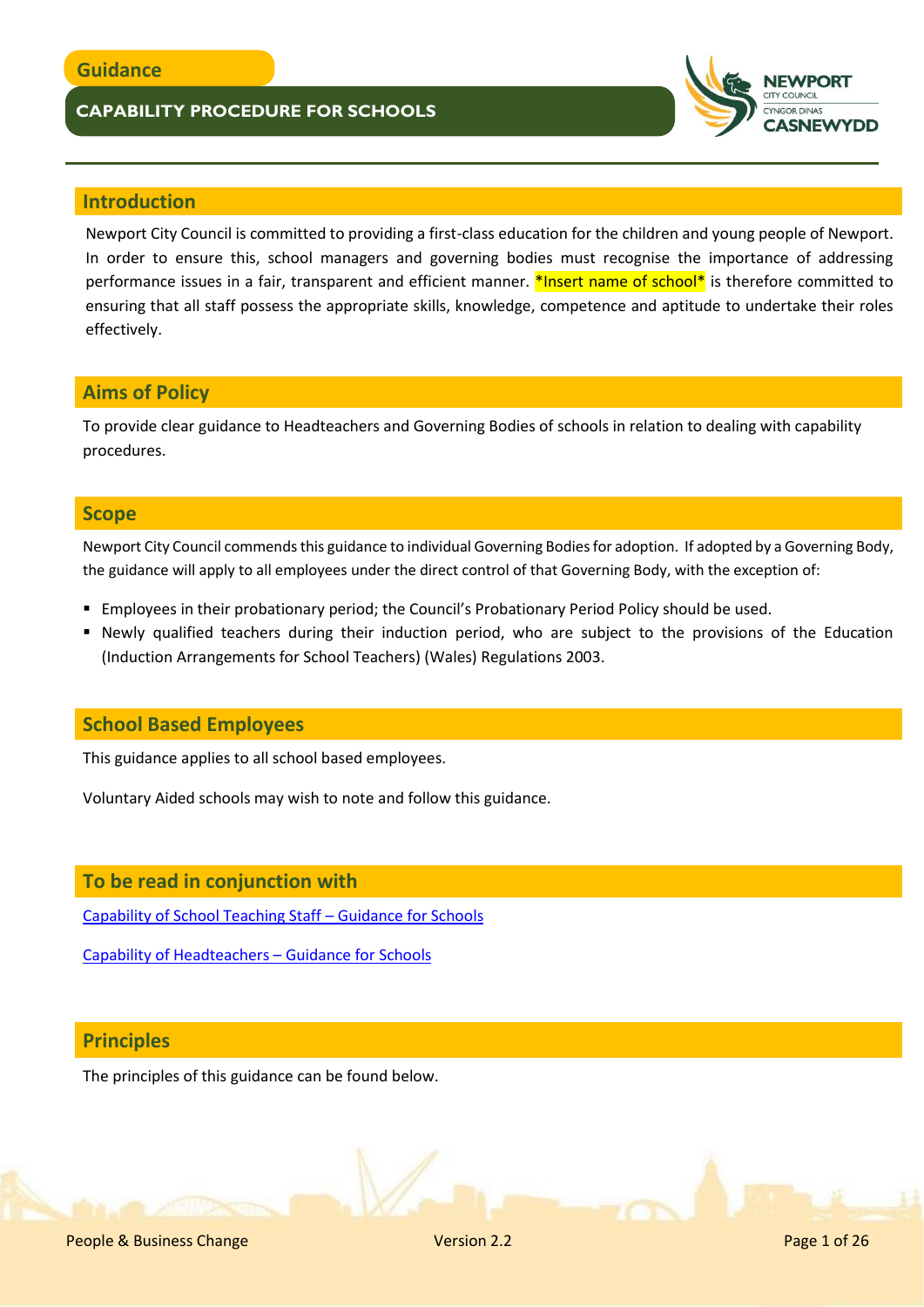

## **GUIDANCE**

## **1 INTRODUCTION**

- 1.1 **\*Insert name of Council\*** is committed to providing a first-class education for the children and young people of \*insert Council area.\* In order to ensure this, school managers and governing bodies must recognise the importance of addressing performance issues in a fair, transparent and efficient manner. \*Insert name of school<sup>\*</sup> is therefore committed to ensuring that all staff possess the appropriate skills, knowledge, competence and aptitude to undertake their roles effectively.
- 1.2 Effective performance management procedures demonstrate a school's commitment to develop all employees to ensure job satisfaction, high levels of expertise and progression of employees in their profession. It will also help employees to meet the needs of pupils and raise standards. Effective performance management means paying continuous attention to monitoring progress during the year by line managers, intervening early and providing support if there are concerns about the performance of an employee. It sets a framework for staff, leaders and governors to agree and review priorities and objectives in the context of professional development and the school's improvement plans.<sup>1</sup>
- 1.3 The purpose of this procedure and the Welsh Government guidance documents on capability procedures for school-based staff is to help schools secure improvement – this is a joint effort between the employee, the Head Teacher and the Governing Body. Early identification of problems and appropriate intervention and support through effective performance management will help to avoid the need for formal capability procedures at a later date. In many cases improvement may be achieved through existing review processes often with a minimum of support and attention. In those instances where serious concerns are identified in terms of unsatisfactory performance a more formal approach may be required.
- 1.4 Where it emerges that the issue causing concern is one of misconduct because the employee has failed to do something as a result of his or her own negligence or by refusal to act, then the issue should be dealt with in line with the school's Disciplinary Procedure.
- 1.5 Where it emerges that the issue causing concern is as a result of the employee's ill health, the issue should be dealt with in line with the school's sickness policy.

### **2 PURPOSE**

 $\overline{a}$ 

2.1 The purpose of this procedure is to enable: -

<sup>&</sup>lt;sup>1</sup> Under the School Teacher Appraisal (Wales) Regulations 2011 there is a statutory requirement to undertake performance management procedures for teaching staff. Performance Management for support staff is undertaken in line with locally agreed procedures. These are separate procedures to the Capability Procedure.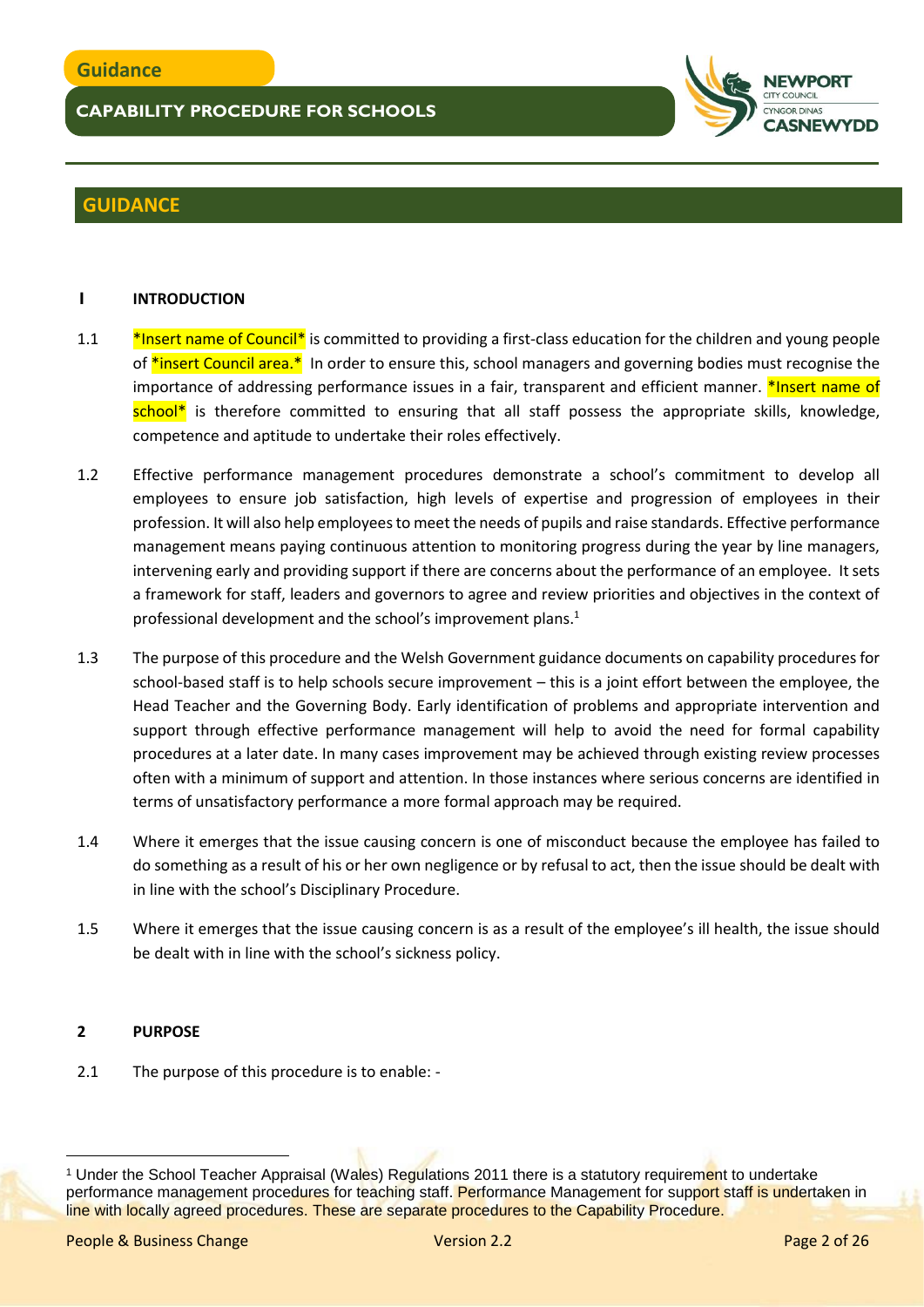

- all employees to be effective by ensuring that they achieve, sustain and improve on the levels of skill, knowledge and aptitude required of them to improve standards and achieve better outcomes for pupils;
- all employees to access an appropriate programme of monitoring, support, guidance and training to achieve and sustain a satisfactory level of performance; and
- employees to be made aware of circumstances where there is evidence that a satisfactory level of performance is not being achieved.
- 2.2 Sections 5 to 9 of this procedure represent a set of stages that will provide employees with opportunities to hear how or why their performance is considered unsatisfactory and to offer any explanation that they wish to put forward.
- 2.3 This procedure is written with the presumption that the Head Teacher will have the lead decision-making role when dealing with performance issues involving other members of staff, with the exception of the Deputy Headteacher, and that line managers or other senior leaders may be designated with the responsibility of gathering and collating written evidence regarding the concerns.
- 2.4 Where the Head Teacher's and Deputy Headteacher's performance is concerned, the Chair of Governors should undertake the lead role at the informal stage and so where it says in the procedures what the Head Teacher will do, substitute "Chair of Governors" for "Head Teacher." In undertaking their role, the Chair of Governors, in the case of a Head Teacher, will appoint, where appropriate, a member of the Local Authority or Regional Consortium to investigate the issues and/or provide appropriate support during the informal stage. In the case of a Deputy Headteacher, the Chair of Governors will appoint the Head Teacher to undertake the role of designated manager.

### **3 GENERAL PRINCIPLES**

- 3.1 The main principles behind this procedure are that:
	- all employees should be treated with respect, consistency and fairness;
	- matters of unsatisfactory performance will be raised promptly with employees and appropriate support, guidance and training to achieve a satisfactory level of performance will be provided in a timely manner.
	- all matters of managing unsatisfactory performance and related investigations will be treated in confidence by all parties involved throughout all stages of the process;
	- where reference is made in this procedure to "a satisfactory level of performance" this means the level of performance that is laid down in the job description and person specification, the Professional Standards for Teaching and Leadership and the Code of Professional Conduct and Practice for Registrants with the Education Workforce Council;
	- where an employee's trade union representative cannot attend a formal meeting, which may lead to a sanction, an alternative date, normally within five working days, should be offered by the representative.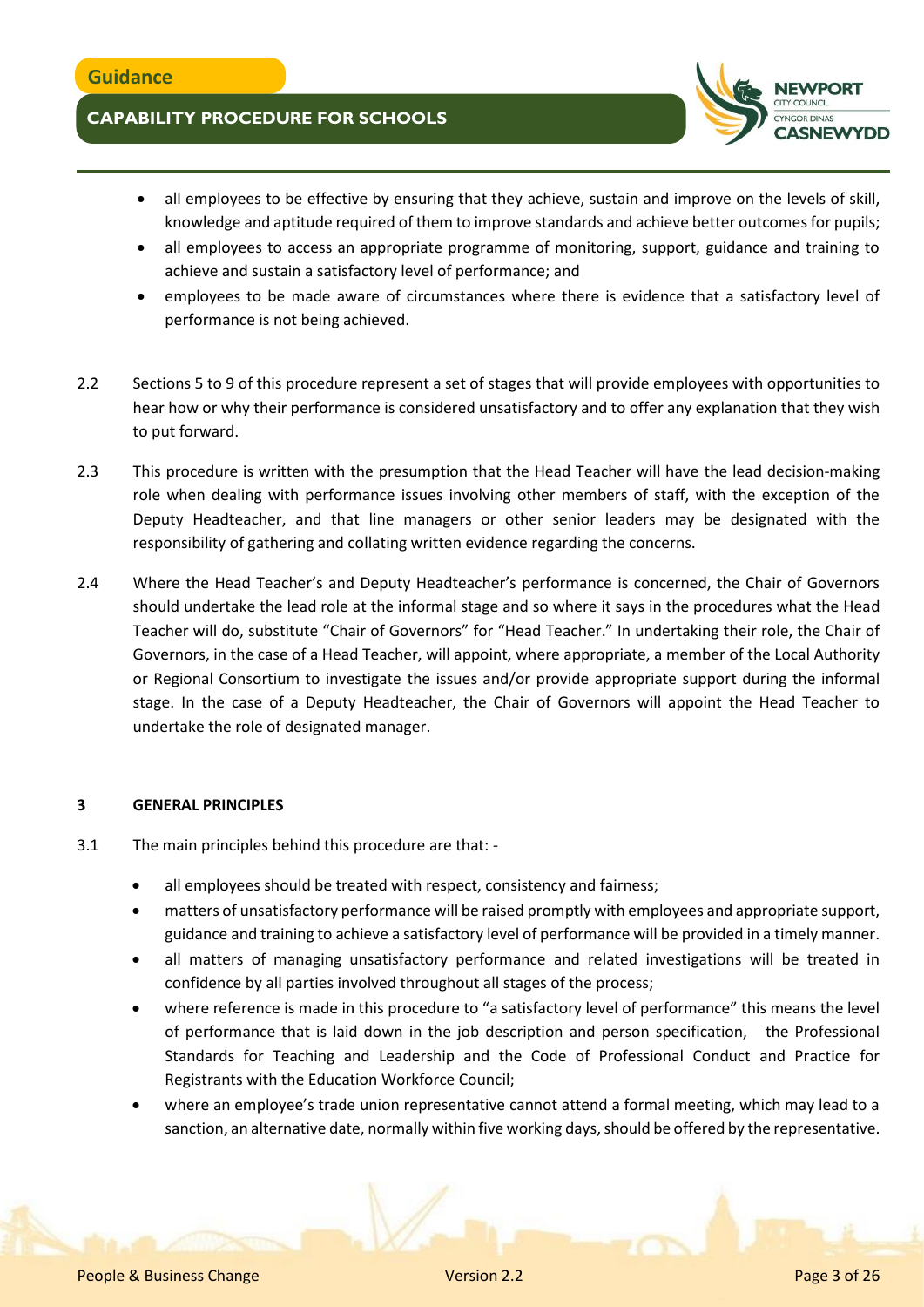

Should the representative subsequently be unable to attend the rearranged date, the meeting may be held in their absence or written representations will be accepted.

- all meetings at the various stages of this procedure should be arranged as soon as possible, within the time limits specified. If the time limits cannot be met for any justifiable reason they can be extended by agreement on both sides;
- employees subject to these procedures should be given at least five working days' notice in writing (ten working days at Stage 4) of the time and place of any meeting or hearing set up to hear the capability matter or any appeal that may follow. Where the identity of the trade union representative is known, their availability to attend the meeting/hearing will be sought wherever possible;
- employees subject to these procedures will be advised of the performance concerns raised against them in advance of any interview, performance review or capability hearing and will be given the opportunity to state their case and present relevant evidence before any decision is made;
- at all stages of the procedure employees have the right to be represented by a work colleague or their trade union. Please note this does not include a right to representation at review meetings held with the designated manager/consortium representative for the purposes of monitoring and reviewing performance;
- appeals against warnings will be allowed under this procedure but they must not delay the on-going nature of the process. Where such appeals are made, they will be heard by the Capability Appeals Committee of the Governing Body;
- where there is an appeal against a dismissal on grounds of incapability the matter will be heard by the Staff Disciplinary and Dismissal Appeals Committee (SD&DAC); and
- all stages of this procedure should be fully recorded with the Head Teacher/Chair of Governors ensuring a record of all interviews and performance reviews with employees are made, giving the date, time and explanation (if any) provided at all stages of the procedure. The meetings of the Capability Committee, Capability Appeals Committee, SD&DC and SD&DAC will be fully recorded by the Clerk to the Governing Body, in accordance with the service level agreement.
- 3.2 At all formal stages of this procedure, the employee will be provided with a support plan, which will be drafted in consultation with the employee and appropriate advisors and where possible agreed by all parties, specifying:
	- the performance concerns
	- the targets to be achieved
	- the support to be provided to achieve the targets
	- who will monitor performance and progress following the formal meeting
	- the monitoring process including periodic structured meetings, informal discussion and direct support
	- how improvement will be monitored
	- the use of external expertise to judge standards and provide support where appropriate
	- the timescales in which the required level of performance is to be achieved.

People & Business Change Version 2.2 People & Business Change 4 of 26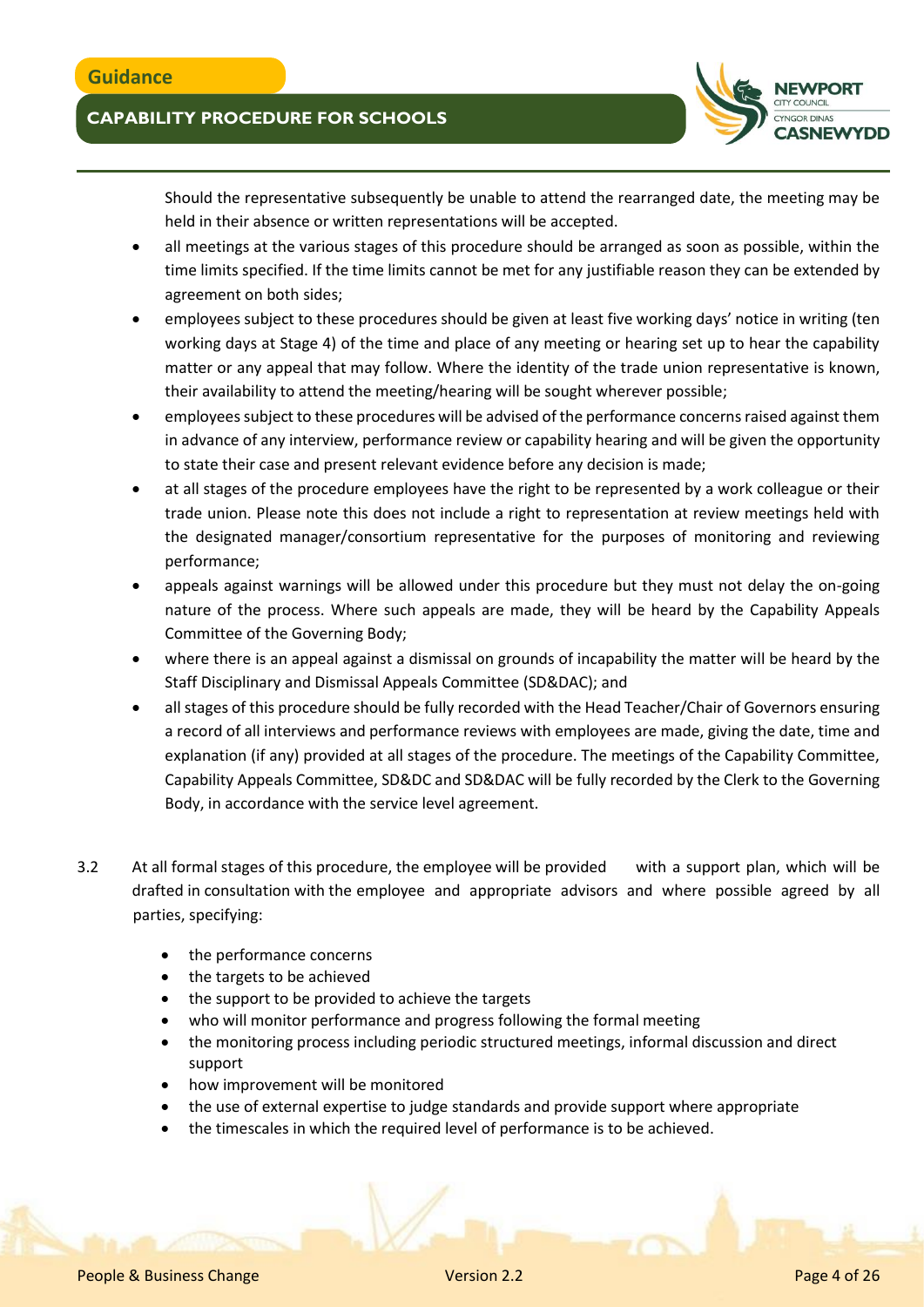

- 3.3 If at any stage during the procedure the employee consistently achieves a satisfactory standard and there is evidence to suggest that this improvement is sustainable these procedures will conclude. The Head Teacher (Chair of Governors in the case of a Head Teacher or Deputy Headteacher) will inform the employee of this both verbally and in writing. The employee must also be encouraged to sustain and improve their performance in the future. If, however, following this successful conclusion the employee fails to sustain a satisfactory level of performance at a later date, the Head Teacher/Chair of Governors will recommence the procedure as follows:
	- at the Stage where the previous procedure concluded if the failure in performance occurs within 12 working weeks (or one year in the case of Head Teachers) of that conclusion i.e. if it concluded at Stage 2 the procedure will recommence at Stage 3; or
	- at Stage 1 if the failure in performance occurs after 12 working weeks (or one year in the case of Head Teachers) after the conclusion of the procedure.
- 3.4 The possibility of offering alternative employment may be considered and discussed with the employee at any stage of the procedure if it is considered appropriate to the particular circumstances. Any redeployment would have to be subject to agreement with the employee. Employees who wish to be considered for redeployment will be offered advice and support.

Alternative employment does not have to be of an equivalent grade. This may be especially relevant in the case of an employee who has gained promotion and has been unable to sustain the required standards at the new level. If an employee is offered and accepts a post at a lower grade there will be no right of protection to their current terms and conditions.

- 3.5 Where it is necessary to recommence this procedure on more than two occasions the Head Teacher/Chair of Governors may consider that there is sufficient cumulative evidence indicating serious performance issues that require the procedures to start at Stage 4 immediately.
- 3.6 Where it emerges during this procedure that the issue causing concern is one of misconduct because the employee has failed to do something as a result of their own negligence or by simply refusing to do it, then the issue is not one of lack of capability and it may be dealt with under the school's Disciplinary Procedure.
- 3.7 Where an employee feels that they have been treated unfairly or have been discriminated against during the Capability Procedure they may bring a grievance at any stage of this procedure. The grievance should be heard separately so that the Capability Procedure is able to continue uninterrupted, as no procedure should automatically have precedence over any other. Where the grievance is against the designated manager leading on the capability procedure then the Head Teacher should appoint another manager to deal with the capability whilst the grievance is being heard.

In the case of the Head Teacher and Deputy Headteacher, the Chair of Governors should take advice and consider whether to allocate an alternative person to the role.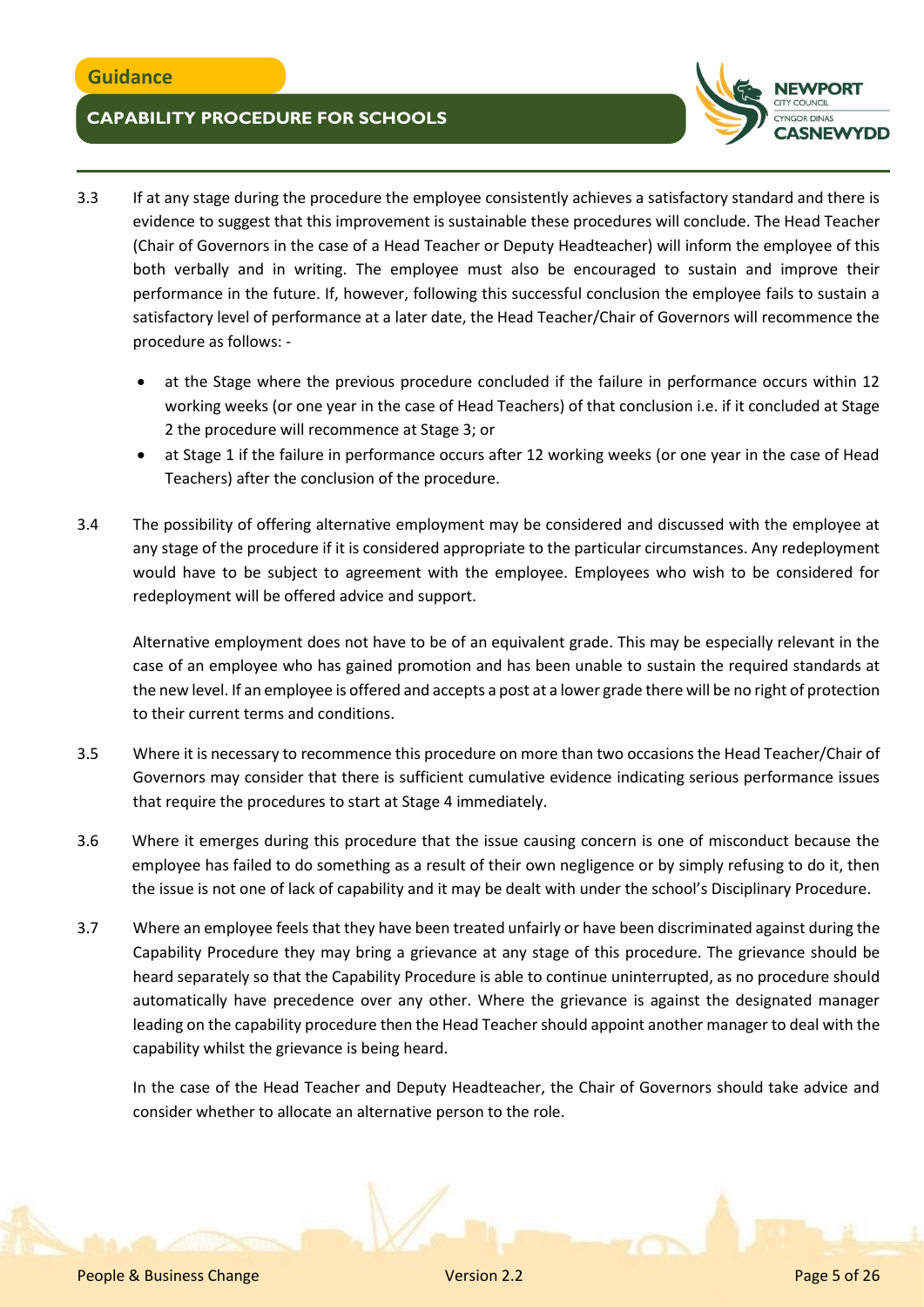

- 3.8 The roles and responsibilities of governing bodies, Head Teachers, Senior Leaders, middle managers, individual employees, the Chief Education Officer, the consortium representative and the HR Adviser are given in the Welsh Government "Guidance on the Capability of School Teaching Staff" and in the case of a Head Teacher "Capability of Head Teachers Guidance".
- 3.9 It is possible that either prior to or during the course of this procedure the Head Teacher/Chair of Governors may become aware that an employee has, is perceived to have or is associated with someone who has or who is perceived to have, a "Protected Characteristic." The Equality Act 2010 lists the "Protected Characteristics" as: - age, disability, gender reassignment, marriage and civil partnership, pregnancy and maternity, race, religion or belief, sex and sexual orientation. In some circumstances, where this may have significance relating to an employee's performance, the Head Teacher/Chair of Governors will need to make further enquiries of the member of staff about what assistance may help and seek advice as to any reasonable adjustments that may need to be considered.
- 3.10 The time period for improvement at each stage should not normally exceed six working weeks. Consideration should however be provided to the working hours of part time staff when setting targets and timescales for review periods in order to ensure there is a reasonable opportunity to demonstrate the required improvements within the time period set.
- 3.11 The purpose of the procedure is to provide the appropriate support, guidance and training to enable an employee to achieve a satisfactory level of performance. If at any point prior to or during this procedure, an employee feels they have a medical issue or there are matters effecting their wellbeing which are in turn impacting upon their performance, there is a duty upon the employee to raise this with the Head Teacher/Chair of Governors in order that consideration can be given to any reasonable adjustments or additional steps that may be required to support the employee.

### **4 EXCEPTIONAL CIRCUMSTANCES**

4.1 In the exceptional case where the Head Teacher (Chair of Governors in the case of a Head Teacher and Deputy Headteacher) has overwhelming evidence that the continued employment of the employee will jeopardise pupils' education, or puts them or other staff at risk of harm, it will be appropriate to issue a final written warning. If the employee does not achieve a satisfactory level of performance after a review period of a minimum of four weeks, it will be appropriate to refer the matter to Stage 4 of these procedures. For this to occur the employee's performance must fall so far short of what is required that improvement to a satisfactory level of performance may be deemed impossible or the employee's failure in performance has a seriously detrimental effect in the school. The Head Teacher/Chair of Governors may also consider suspending the employee where it appears to be necessary for the protection of pupils, staff or property.

#### **5 INFORMAL SUPPORT**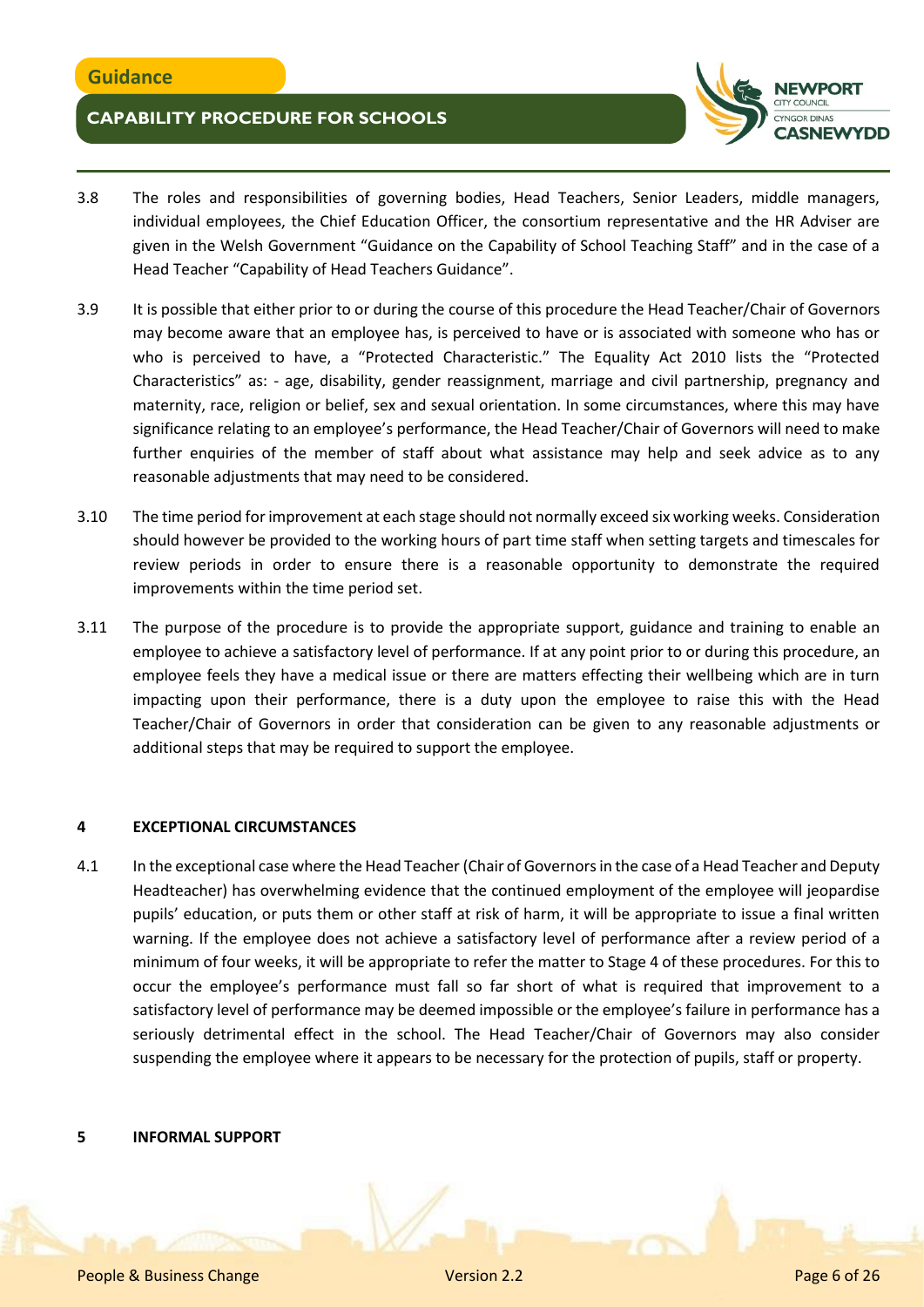

5.1 Where concerns regarding an employee's performance have reached a point where the employee is failing to respond to feedback and additional support which has been provided to them through the performance management process, the employee should be advised by their line manager (or Chair of Governors in the case of a Head Teacher) that continued failure to improve performance could result in a need to address their performance issues via the Capability Procedure. For this reason, in the case of all staff other than the Deputy Headteacher, the Head Teacher will instigate an investigation of the issue and appoint a designated member of management to undertake the task. The designated manager must meet with the employee to ensure that there is complete clarity on where the performance issue lies, and a plan devised to support the employee to improve their performance to the standard required.

In the case of a Deputy Headteacher, the Chair of Governors will appoint the Head Teacher as designated manager.

In the case of Head Teachers, the Chair of Governors should secure from the Regional Consortium the support of an individual with appropriate education expertise and no previous direct involvement in the work of the school. That person will be responsible for clarifying the concerns and gathering relevant contextualised evidence in advance of the meeting with the Head Teacher.

5.2 For all staff other than the Deputy Headteacher, the Head Teacher will invite the employee to a meeting to discuss the performance concerns. The employee will be provided with five working days' notice of the meeting. Details of the performance concerns and confirmation of their right to be accompanied by a trade union representative or work colleague will also be provided in advance of the meeting. The Headteacher may be accompanied at the meeting by a representative from Human Resources. The Headteacher will provide evidence of the concerns regarding the employee's performance and engender discussion and dialogue with them so that mutual understanding of the performance issues is established. A written record of the meeting should be taken.

As a result of the meeting the Head Teacher may determine one of the following actions:

- that no further action is required as the Head Teacher is satisfied with the employee's response
- that a support plan and review period should be established to address the performance concerns

In the case of a Head Teacher or Deputy Headteacher, the meeting will be held with the Chair of Governors who will normally be accompanied at the meeting by a Local Authority representative<sup>2</sup>.

5.3 If a support plan is required, this will be drafted in line with the requirements set out in 3.2 of this procedure. The time period for improvement should be no more than six working weeks and the Head Teacher/Chair of Governors should set the date for the review meeting and establish clear targets for performance improvement.

 $\overline{a}$ 

<sup>2</sup> In accordance with the WG Capability of Headteachers – Guidance for Schools, the local authority may determine to appoint a representative of the regional consortium to attend as their local authority representative.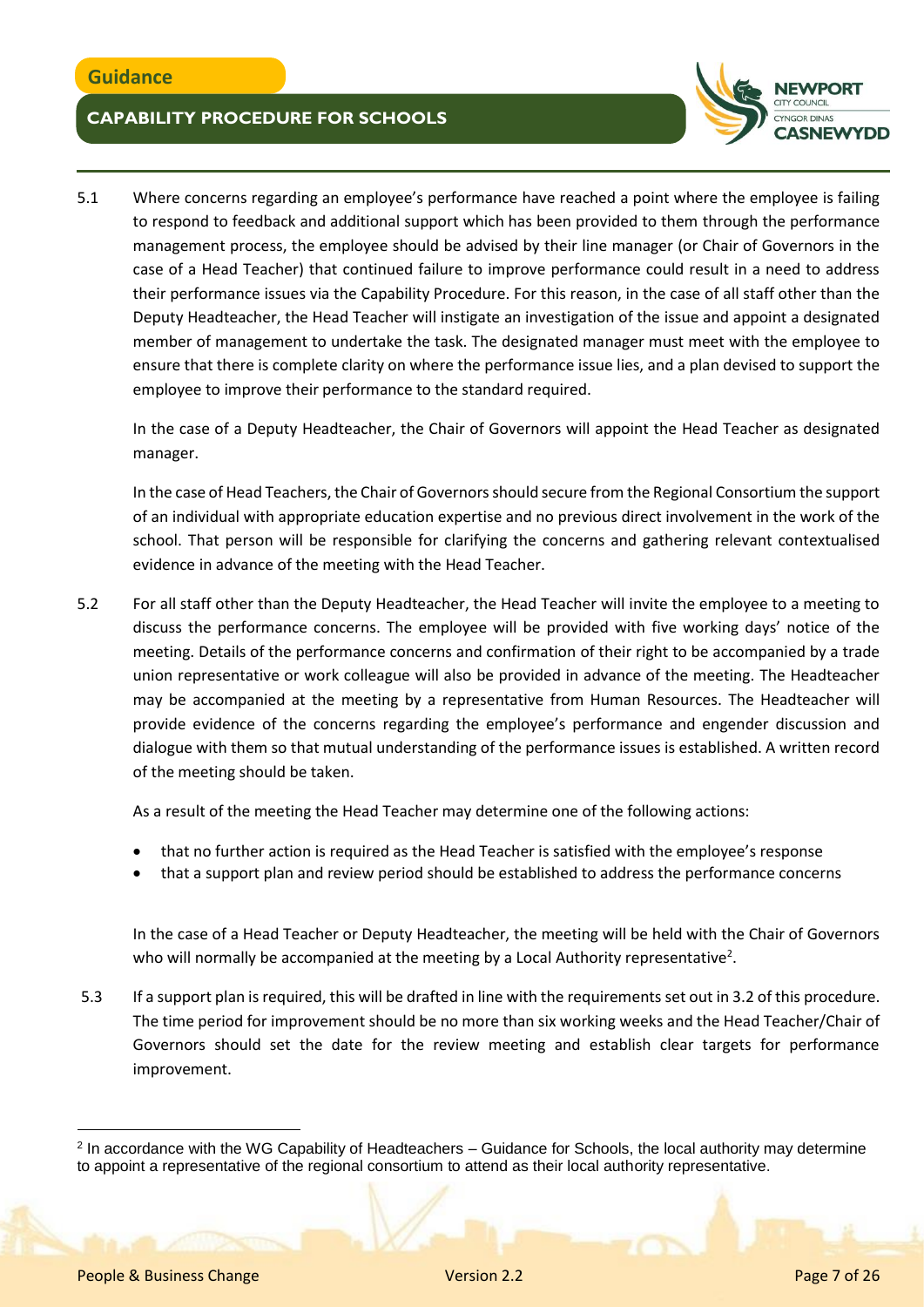

### 5.4 The Head Teacher/Chair of Governors will:

- outline the performance concerns
- outline the targets to be achieved
- specify the support for the employee in achieving the targets;
- require the designated manager to monitor performance and progress following this first meeting;
- ensure that the monitoring process includes a range of supportive interventions;
- ensure that the support to be provided is specific, time limited and will help them achieve an improvement in their performance;
- ensure that throughout the monitoring process the employee is given the opportunity of commenting upon the proposed plan of support;
- ensure that the monitoring process is conducted in a sympathetic and non-threatening way with the objective of improving the employee's work performance. However, it must be made clear that Stage 1 of the procedure will be triggered if there is no improvement within the review period.
- 5.5 During the review period the designated manager will be responsible for gathering and collating any further written evidence. In the case of a Deputy Headteacher, the Headteacher will undertake the role of designated manager. In the case of a Head Teacher the consortium representative will, on behalf of the Chair of Governors, co-ordinate the implementation of the support plan and be responsible for gathering and collating evidence relating to the performance of the Head Teacher and progress against the performance targets throughout the review period. Progress will be reported to the Head Teacher or Chair of Governors (in the case of a Head Teacher and Deputy Headteacher) during the review period and also presented to the Head Teacher or Chair of Governors (in the case of a Head Teacher and Deputy Headteacher) at the end of the review period.
- 5.6 In the case of a Head Teacher, at the end of the review period an interview will be conducted by the Chair of Governors. The Head Teacher will be provided with five working days' notice of the meeting and be informed of the right to be accompanied by a trade union representative or work colleague. The appointed consortium representative will present their report and the Chair of Governors may find it helpful to be accompanied at the meeting by a local authority representative. A written record of the meeting should be taken. If the Chair of Governors determines that the evidence from the informal support programme indicates that the employee's performance remains unsatisfactory, the Chair of Governors will convene a Governor Capability Committee under stage 1 of the procedure.
- 5.7 Where the Chair of Governors determines that the Head Teacher has achieved partial improvement, they may determine to extend the period of the informal stage. Any such extension should not exceed the original period set for improvement, must be based upon clear expectations of the improvements to be delivered, must be confirmed in writing and should not be repeated on more than one occasion.
- 5.8 Where the Chair of Governors determines that the evidence demonstrates that the Head Teacher's performance has improved to a satisfactory level the Chair will determine that no further action is necessary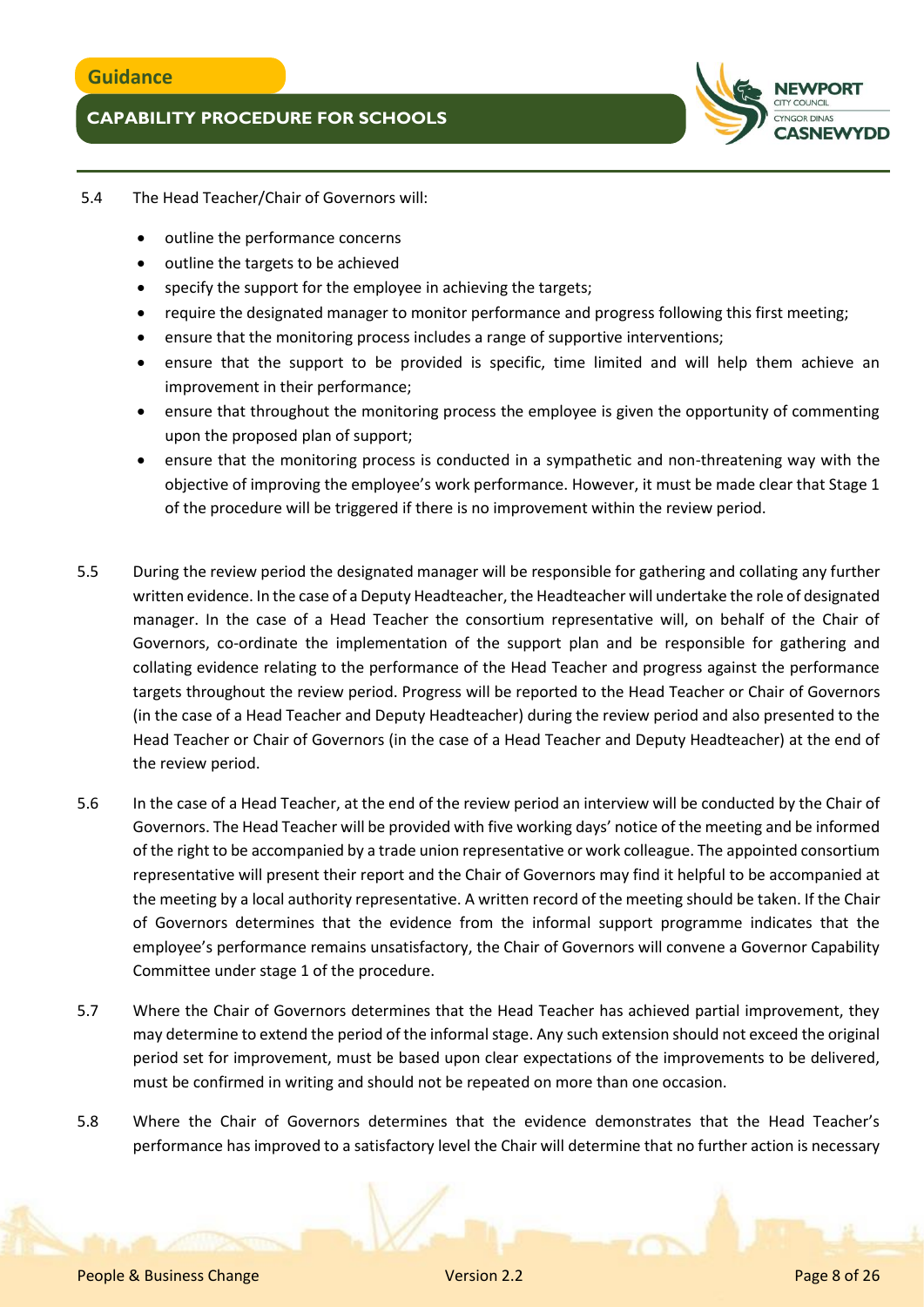

and that the procedure will cease. This will be confirmed in writing, with the employee reminded of the requirement to sustain the satisfactory level of performance and the consequences of failing to sustain this standard.

5.9 If at any time in this procedure the Head Teacher, Chair of Governors or Governor Committee determines that an employee has not engaged positively and constructively with the process of improvement then the matter may be considered to be an issue of professional misconduct and may be addressed under the school's Disciplinary Procedure.

## **6 STAGE 1 INFORMAL SUPPORT REVIEW MEETING (FOR STAFF OTHER THAN THE HEAD TEACHER)**

- 6.1 For all employees other than the Deputy Headteacher, the informal support review meeting will be conducted by the Head Teacher. In the case of a Deputy Headteacher, the review meeting will be conducted by the Chair of Governors.
- 6.2 Shortly before the Stage 1 review meeting takes place, the designated manager should prepare for it by undertaking an assessment of the employee's performance during the agreed timescale for improvement and outlining their assessment within a report.
- 6.3 The employee should be notified of the date and arrangements for the review meeting in writing, giving the required five working days' notice and being informed of the right to be accompanied by a trade union representative or a work colleague. A copy of the designated manager's report and all supporting documentation will also be provided at this point.

Should the employee wish to submit any documentation, it should be provided to the Head Teacher/Chair of Governors at least two working days in advance of the meeting.

- 6.4 At the meeting the designated manager will present their report on the review period and the employee will have the opportunity to provide a response to the report. The Head Teacher/Chair of Governors may be accompanied by a representative from Human Resources. In the case of a Deputy Headteacher, the Chair of Governors may also be accompanied at the meeting by a local authority representative. A written record of the meeting should be taken and a copy provided to the employee.
- 6.5 If the evidence from the informal support programme indicates that the employee's performance has improved to a satisfactory level, the Head Teacher/Chair of Governors will determine that no further action is necessary, and that the procedure will cease. This will be confirmed in writing, with the employee reminded of the requirement to sustain the satisfactory level of performance and the consequences of failing to sustain this standard.
- 6.6 If the Head Teacher/Chair of Governors determines that the employee has achieved partial improvement, they may determine to extend the period of the informal stage. Any such extension should not exceed the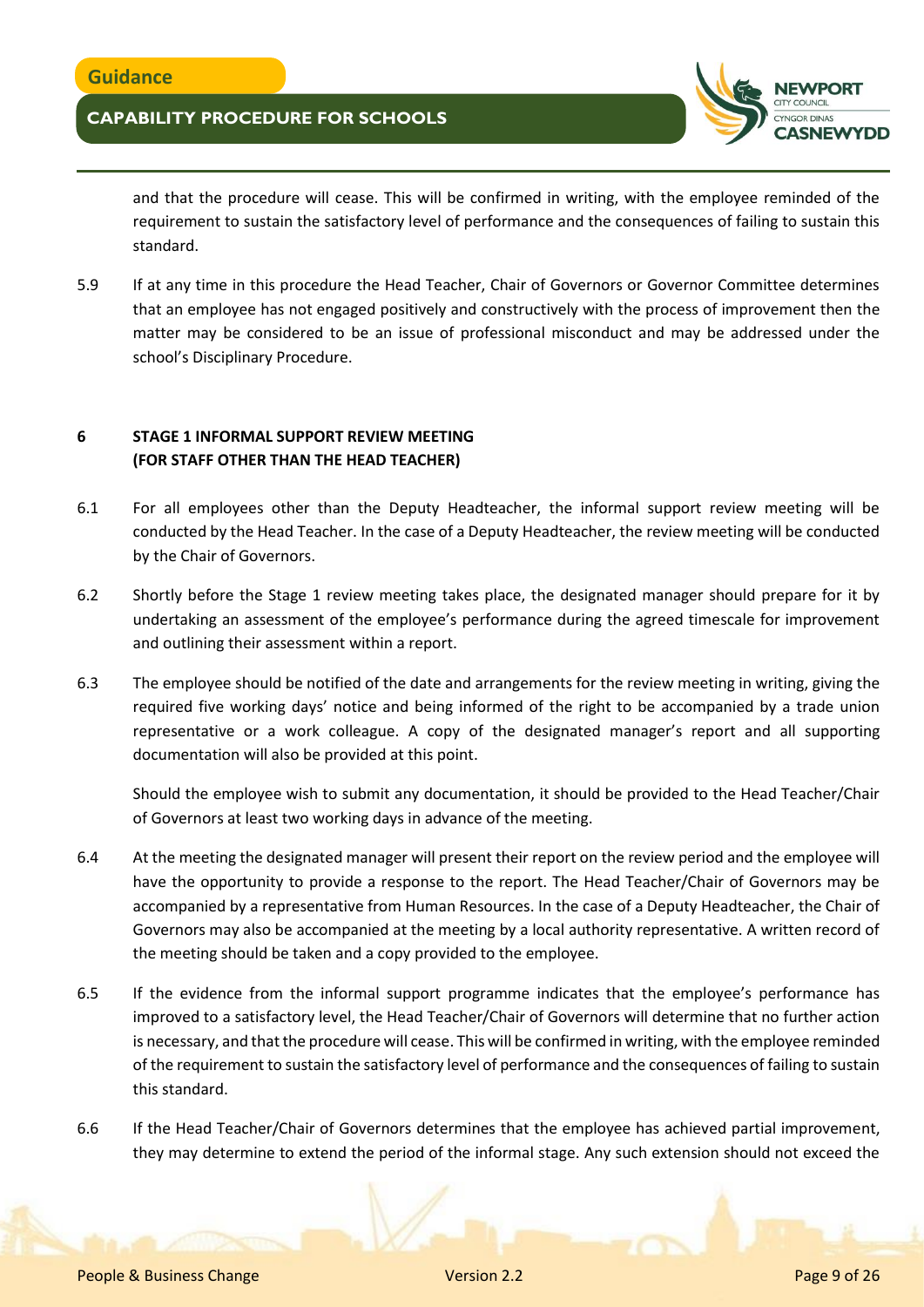

original period set for improvement, must be based upon clear expectations of the improvements to be delivered, must be confirmed in writing and should not be repeated on more than one occasion.

- 6.7 If insufficient progress has been made and the employee is still not achieving a satisfactory level of performance the Head Teacher/Chair of Governors will issue the employee with a Stage 1 oral warning, also provided in a written format that will state:
	- the performance problem;
	- the level of performance that is required;
	- the timescale for improvement (not to exceed six working weeks);
	- the date on which the employee's performance will be reviewed;
	- that the oral warning will remain on record for 13 working weeks
	- the consequences of failure to meet the required standard and the potential to move to Stage 2 of the procedure;
	- the support that will be given;
	- in the case of teachers, the current performance management cycle will be suspended while the formal process is on-going; and
	- the right to appeal (which should not stop the on-going capability procedure as the two processes can run concurrently).

A support plan will also be established for the review period, in line with the requirements outlined in section 3.2 of this procedure.

### **STAGE 1 MEETING OF THE GOVERNORS CAPABILITY COMMITTEE (IN THE CASE OF HEAD TEACHERS)**

- 6.8 If in the case of a Head teacher, insufficient progress has been made and they are still not achieving a satisfactory level of performance, the Chair of Governors will establish a Governor Capability Committee to address the issues and consider whether to trigger the formal stage of the procedure.
- 6.9 The Governor Committee will consist of three members of the Governing Body and if the Chair of the Committee consents, advisors from the Consortium, Local Authority, Diocesan Authority or HR may attend in an advisory capacity.
- 6.10 The consortium representative will prepare a formal report on the Head Teacher's performance identifying the performance shortfall, the actions taken at the informal stage and the impact or otherwise of those interventions. The consortium representative will attend the meeting of the Governor Capability Committee to present the report.
- 6.11 The Head Teacher should be notified of the date and arrangements for the hearing, including their right to be accompanied by a trade union representative or work colleague, in writing at least five working days in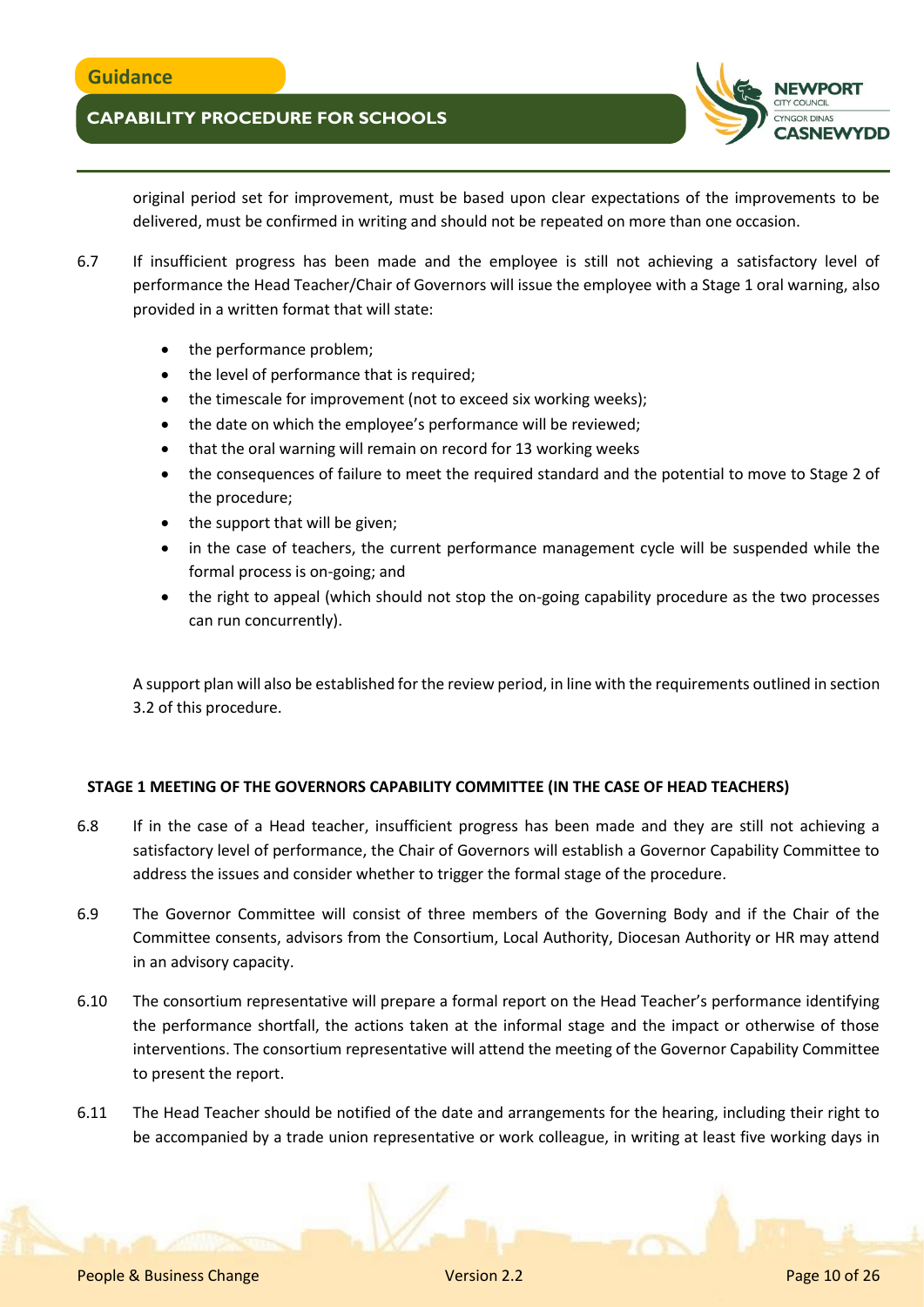

advance of the hearing. All documentation for the panel, including the report of the consortium representative will be provided at this point.

Should the Head Teacher wish to submit any documentation, it should be provided at least two working days in advance of the meeting of the Governors Capability Committee meeting.

- 6.12 At the hearing the report on the Head Teacher's performance against required standards will be presented by the consortium representative. The Head Teacher and their representative will then have an opportunity to respond to the report and performance concerns raised. A written record of the meeting should be taken and a copy provided to the Head Teacher.
- 6.13 Following the Head Teacher's response to the report the Governor Committee will consider all the evidence presented before determining one of the following outcomes:
	- the Head Teacher's performance is satisfactory and no further action will be taken. The Head Teacher should be reminded of the requirement to sustain a satisfactory level of performance and the consequences if this is not achieved
	- the Head Teacher's performance is unsatisfactory and they should be issued with a formal warning and advised of the expected improvements within a specified timescale
	- The Head Teacher has made some progress towards improving their performance but has not yet achieved the required satisfactory standard and the review period should be extended by a period no greater than the original period set. This option would not normally be considered where an extension of review period has already been provided under the informal stage.
- 6.14 If it is determined to issue the Head Teacher with a formal warning this will be a written warning. The written warning will state:
	- the performance problem;
	- the level of performance that is required;
	- the timescale for improvement (not to exceed six working weeks);
	- the date on which the Head Teacher's performance will be reviewed; that the written warning will remain on record for one year;
	- the consequences of failure to meet the required standard and the potential to move to Stage 2 of the procedure;
	- the support that will be given;
	- the current performance management cycle for the Head Teacher will be suspended while the formal process is on-going; and
	- the right to appeal (which should not stop the on-going capability procedure as the two processes can run concurrently).

A support plan will also be established for the review period, in line with the requirements outlined in section 3.2 of this procedure.

People & Business Change Version 2.2 Page 11 of 26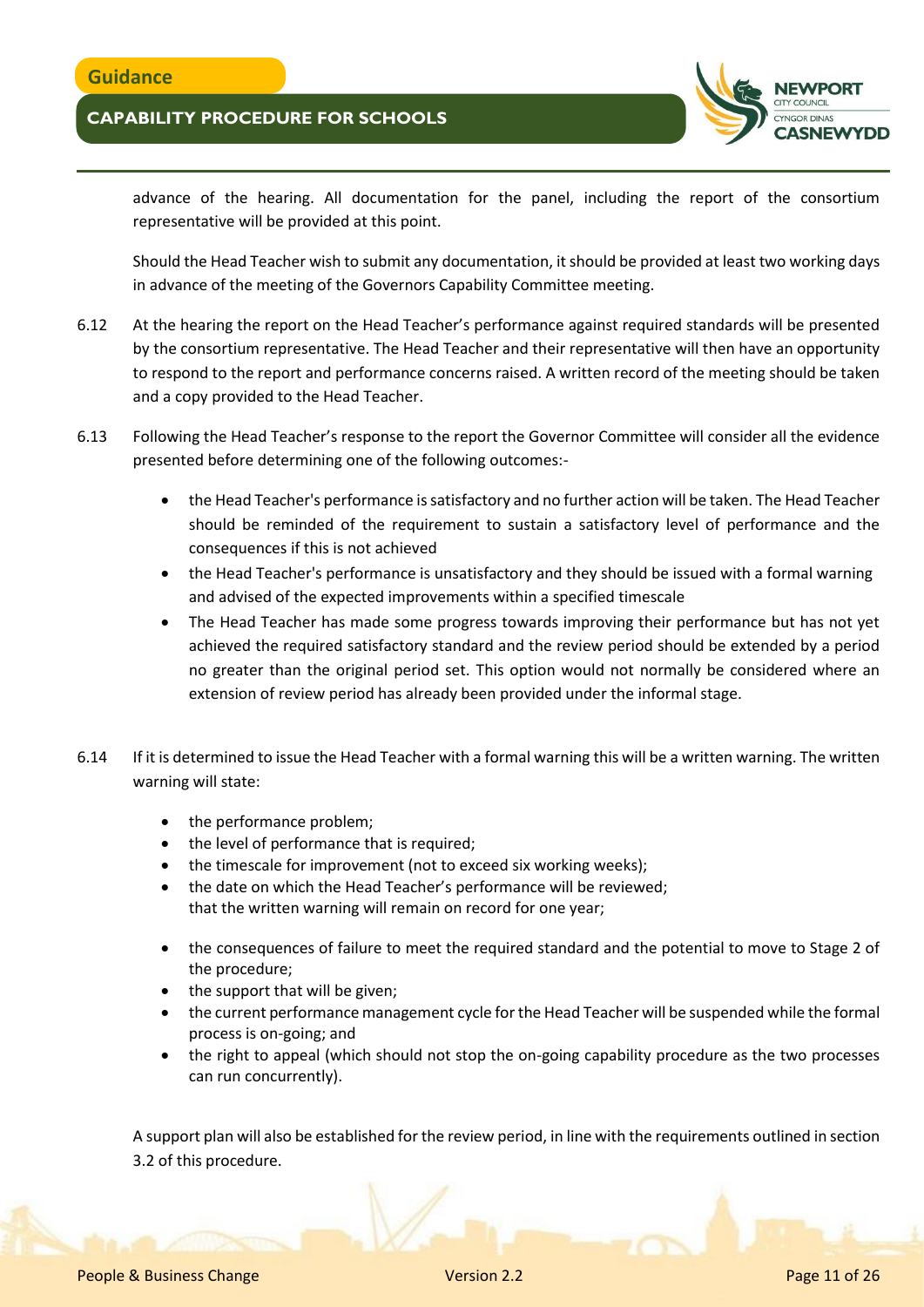

## **7 STAGE 2**

- 7.1 At the end of the agreed review period for Stage 1, the designated manager (or consortium representative in the case of a Head Teacher) should gather evidence and undertake an assessment of the employee's performance against the identified targets during the timescale for improvement.
- 7.2 A review meeting will take place as per the process for Stage 1. If the Head Teacher/ Chair of Governors (in the case of a Deputy Headteacher)/ Governor Capability Committee (in the case of a Head Teacher), determines that sufficient progress has been made and the employee is now achieving a satisfactory level of performance that is sustainable, then the review meeting will reflect this by acknowledging the improvement made by the employee and by formally concluding the Capability Procedure. This will be confirmed in writing and the employee will be reminded of the expectation of sustaining a satisfactory level of performance and the consequence of failure to sustain this standard.
- 7.3 If the Head Teacher/Chair of Governors/Governor Capability Committee determines that the employee has achieved partial improvement they may determine to extend the review period. Any such extension should not exceed the original period set for improvement, must be based upon clear expectations of the improvements to be delivered, must be confirmed in writing and should not be repeated on more than one occasion.
- 7.4 If, having considered all the information presented by both parties, the Head Teacher/Chair of Governors/Governor Capability Committee determines that insufficient progress has been made, the meeting may conclude with the employee being issued a Stage 2 written warning (or final written warning in the case of a Head Teacher) setting out:
	- the performance problem;
	- the level of performance that is required;
	- the timescale for improvement (not to exceed six working weeks);
	- the date on which the employee's performance will be reviewed;
	- for employees other than the Head Teacher, that the warning will remain on record for 26 working weeks
	- for a Head Teacher, that the warning will remain on record for one year;
	- the consequences of failure to meet the required standard and the potential to move to Stage 3 of the procedure;
	- the support that will be given; and
	- the right to appeal (which should not stop the on-going capability procedure as the two processes can run concurrently).

A support plan will also be established for the review period, in line with the requirements outlined in section 3.2 of this procedure.

People & Business Change Version 2.2 Page 12 of 26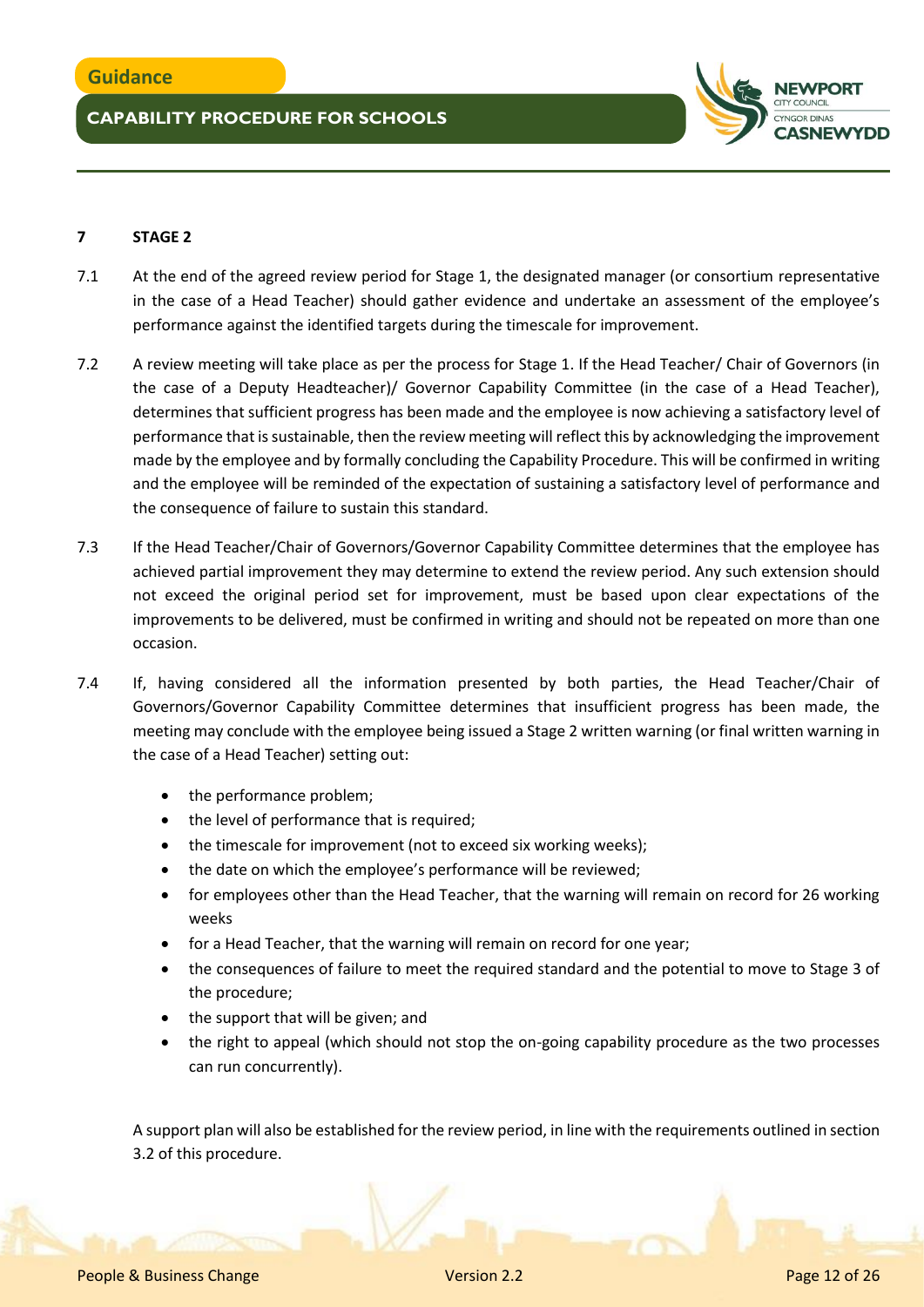

## **8 STAGE 3**

- 8.1 At the end of the agreed review period for Stage 2 the designated manager (or consortium representative in the case of a Head Teacher) should gather evidence and undertake an assessment of the employee's performance against the identified targets during the timescale for improvement.
- 8.2 A review meeting will take place as per the process for Stages 1 and 2. If the Head Teacher/Chair of Governors (in the case of a Deputy Headteacher)/Governor Capability Committee (in the case of a Head Teacher) determines that sufficient progress has been made and the employee is now achieving a satisfactory level of performance that is sustainable, then the review meeting will reflect this by acknowledging the improvement made by the employee and by formally concluding the Capability Procedure. This will be in writing and the employee will be reminded of the expectation of sustaining a satisfactory level of performance and the consequence of failure to sustain this standard.
- 8.3 If the Head Teacher/Chair of Governors/Governor Capability Committee determines that the employee has achieved partial improvement they may determine to extend the review period. Any such extension should not exceed the original period set for improvement, must be based upon clear expectations of the improvements to be delivered, must be confirmed in writing and should not be repeated on more than one occasion.

### For employees other than the Head Teacher

- 8.4 If, having considered all the information presented by both parties, the Head Teacher (or Chair of Governors in the case of a Deputy Headteacher) determines that insufficient progress has been made, the meeting may conclude with the employee being issued a Stage 3 final written warning setting out:
	- the performance problem;
	- the level of performance that is required;
	- the timescale for improvement (not to exceed six working weeks);
	- the date on which the employee's performance will be reviewed;
	- that the warning will remain on record for one year;
	- the consequences of failure to meet the required standard and the potential to move to Stage 4 of the procedure;
	- the support that will be given; and
	- the right to appeal (which should not stop the on-going capability procedure as the two processes can run concurrently).

A support plan will also be established for the review period, in line with the requirements outlined in section 3.2 of this procedure.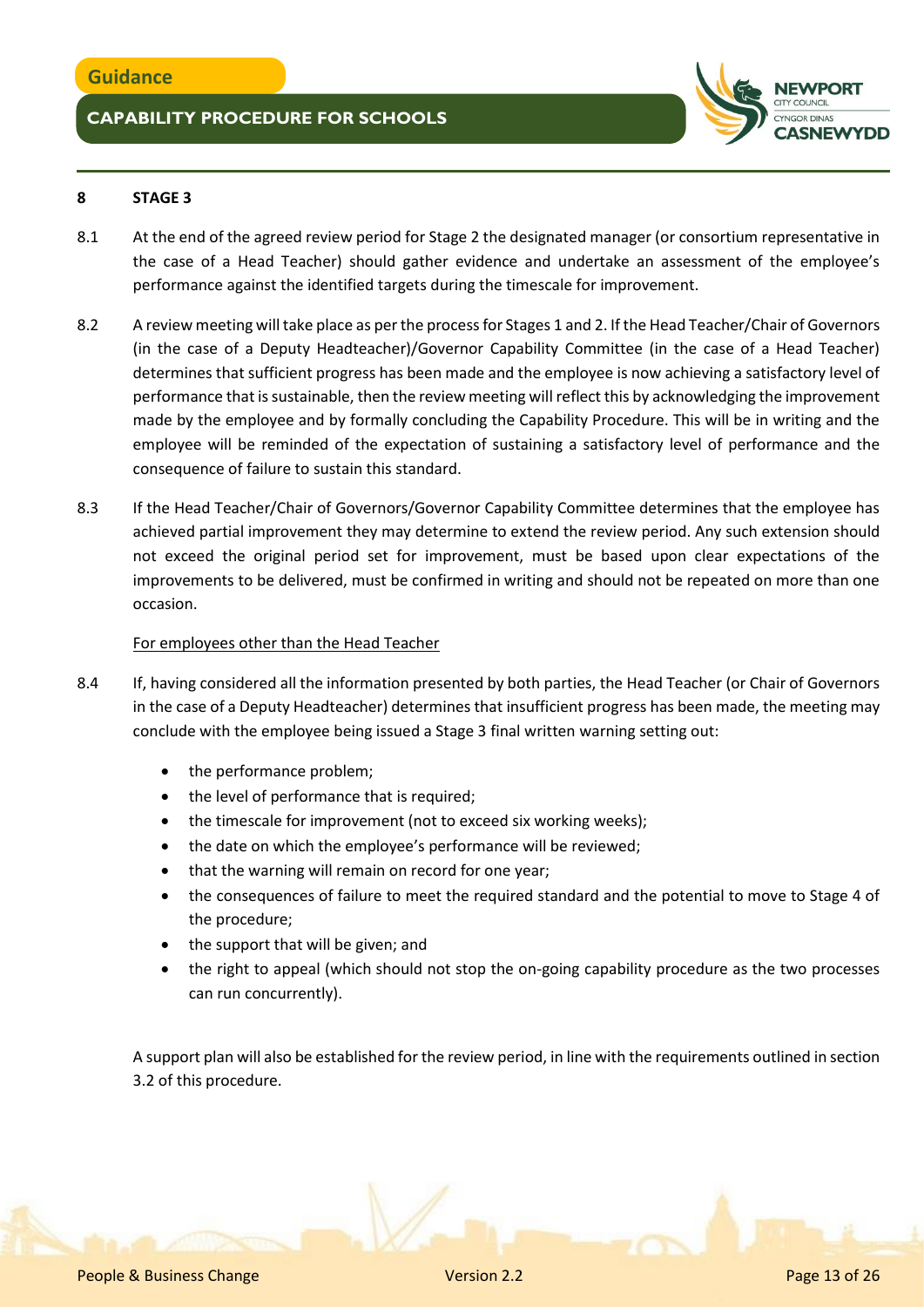

### Head Teacher

8.5 In the case of a Head Teacher, where the Governor Capability Committee, having considered all the information presented by both parties, determines that insufficient progress has been made, the meeting may conclude with the issues being referred to the Staff Discipline and Dismissal Committee to consider under Stage 4 of the procedure. If this occurs, the Governors should seek the advice and support of the Regional Consortium and Local Authority (or the Diocesan Authority or provider of HR support, if applicable).

### End of Stage 3 Review Period – Employees other than the Head Teacher

- 8.6 At the end of the agreed review period for Stage 3 the designated manager should gather evidence and undertake an assessment of the employee's performance against the identified targets during the timescale for improvement.
- 8.7 A review meeting will take place as per the process for Stages 1, 2 and 3. If the Head Teacher (or Chair of Governors in the case of a Deputy Headteacher) determines that sufficient progress has been made and the employee is now achieving a satisfactory level of performance that is sustainable, then the review meeting will reflect this by acknowledging the improvement made by the employee and by formally concluding the Capability Procedure. This will be confirmed in writing and the employee will be reminded of the expectation of sustaining a satisfactory level of performance and the consequence of failure to sustain this standard.
- 8.8 If the Head Teacher/Chair of Governors determines that the employee has achieved partial improvement they may determine to extend the review period. Any such extension should not exceed the original period set for improvement, must be based upon clear expectations of the improvements to be delivered, must be confirmed in writing and should not be repeated on more than one occasion.
- 8.9 Where, having considered all the information presented by both parties, the Head Teacher/Chair of Governors determines that insufficient progress has been made, the meeting may conclude with the issues being referred to the Staff Discipline and Dismissal Committee to consider under Stage 4 of the procedure. If this occurs, the Head Teacher/Chair of Governors should seek the advice and support of the Local Authority (or the Diocesan Authority or provider of HR support, if applicable).

### **9 STAGE 4**

- 9.1 Where the procedures detailed at Stages 1, 2 and 3 of this procedure have been followed with a final written warning issued and the employee has not achieved a satisfactory level of performance within the agreed timescale for improvement, it will be appropriate to inform the employee that a hearing will be held before the Staff Discipline and Dismissal Committee of the Governing Body.
- 9.2 At this stage there may be circumstances where the Head Teacher or Chair of Governors may consider suspending an employee from duty on full pay where they consider that it is necessary for the protection of children, staff or property or where the continued presence of the person at work could have an detrimental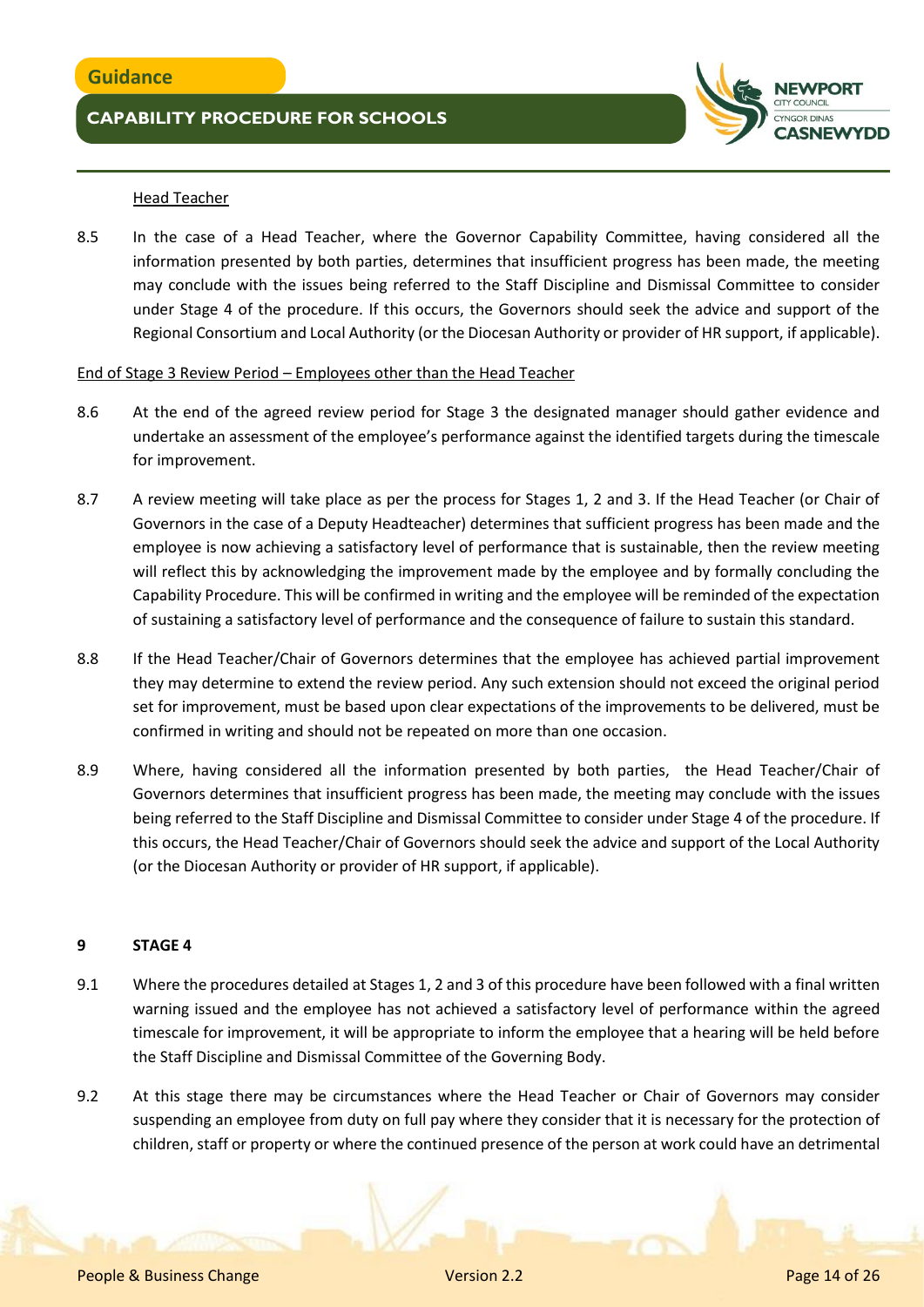

effect on the running of the school. This is only likely to occur in exceptional circumstances and where all alternative options have been explored.

- 9.3 Where the Head Teacher, Chair of Governors or Governor Capability Committee refers a capability matter to the Staff Discipline and Dismissal Committee, the Chief Education Officer (CEO) must be notified of the case. The CEO, or their representative, has a right to attend any meeting that might lead to a dismissal in schools where the Council is the employer, for the purposes of providing advice. In voluntary aided schools, where the Governing Body is the employer, the diocesan officer or their representative has the same advisory right as those given to the CEO and must therefore also be notified.
- 9.4 The hearing will be held as soon as it can be arranged by the clerk to the Staff Discipline and Dismissal Committee, even if the employee has subsequently resigned or is on sick leave. Where the employee is on sick leave or has resigned, they, along with their representative, must be provided with a reasonable opportunity to attend or, where they choose not to attend, provide written submissions to the committee.

The employee will be informed in writing with a minimum of ten working days' notice of:

- the date, time and place for the hearing
- the purpose of the hearing and the range of possible outcomes, including that a potential outcome of the hearing is dismissal
- the right to be accompanied by a trade union representative or a work colleague
- the membership of the staff discipline and dismissal committee and staff discipline and dismissal appeals committee
- the name of the person presenting the case against the member of staff
- the full details of the performance concerns, the evidence to be presented and the names of any witnesses to be called, etc.
- who will be the adviser to the staff discipline and dismissal committee and the staff discipline and dismissal appeals committee
- the date by which all relevant documentation should be received by the clerk prior to the hearing.

The clerk will arrange for the documentation from both parties to be distributed to the member of staff and their representative, including up-to-date procedures, no less than ten working days prior to the hearing.

All supporting documentation being provided to the committee should be provided at this point. This should include a report detailing the performance of the employee against the targets set, the actions taken and the impact or otherwise of those interventions.

Should the employee wish to submit documentation to support their case this should be provided at least two working days in advance of the meeting.

- 9.5 At least five working days before the hearing, the Staff Discipline and Dismissal Committee should be sent:
	- written details of the arrangements for hearing the capability matter;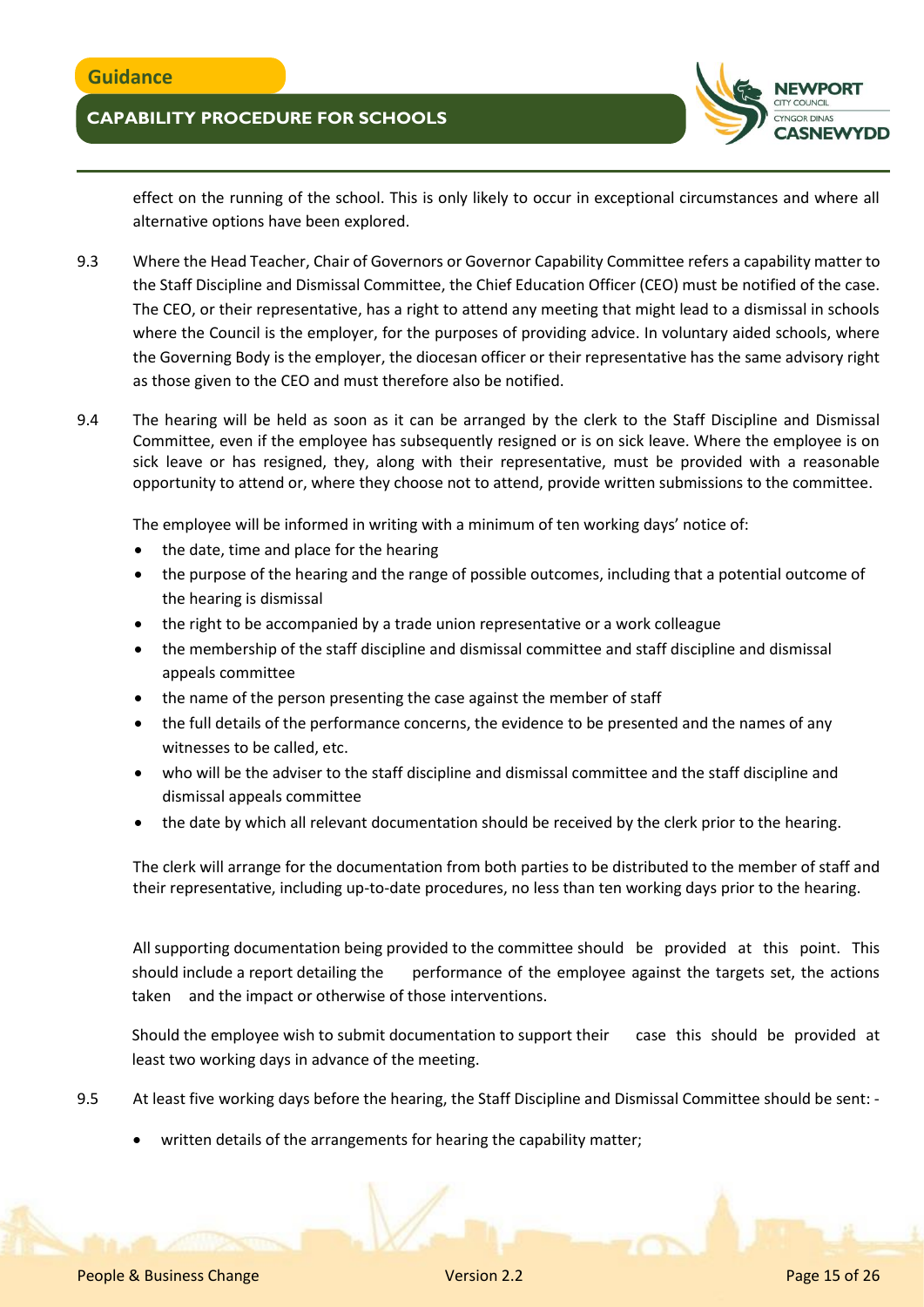

- formal written notice of the capability matter and any supporting documentation such as written reports prepared by the designated manager/Head Teacher/Consortium Representative at each stage of the capability procedure; and
- Copies of the minutes of all previous review meetings detailing the employee's response to the capability matter with any supporting documentation.
- 9.6 All evidence that will be used at the hearing is provided in confidence and this must remain so throughout the proceedings. No new material should be introduced in the capability hearing above and beyond that previously issued to the Staff Discipline and Dismissal Committee.
- 9.7 At no time prior to the capability hearing will members of the Committee discuss the capability matter.
- 9.8 The Committee will follow the procedure outlined in Appendix A. The purpose of the hearing is to:
	- assess the evidence of performance standards against requirements and the progress achieved during the procedure
	- allow the employee and their representative to respond to the report findings and evidence presented
	- enable the Committee, with appropriate advice, to reach a viewpoint on whether performance standards have improved sufficiently
- 9.9 Having considered all the evidence and taken into account advice provided, the Committee will determine one of the following outcomes:
	- The employee's performance is satisfactory, and no further action will be taken. The employee should be reminded of the requirement to sustain a satisfactory standard of performance and the consequences if this is not achieved
	- The employee's performance is unsatisfactory, and the employee should be dismissed on grounds of incapability
	- The employee has made some progress towards improving their performance but has not yet achieved the satisfactory standard and the review period should be extended.
- 9.10 Where the Committee does not recommend the dismissal of the employee but is still not satisfied with the employee's performance so agrees a further review period to allow the employee to achieve the required level of performance, the extension period should not exceed six working weeks. Where this occurs, the Committee must reconvene at the end of the extended period to review the progress of the employee and if a satisfactory level of performance is still not met recommend dismissal with the right to appeal.
- 9.11 Where the Committee determines that the employee should be dismissed it will confirm its decision to make this recommendation and reasons in writing to the employee and ask the Council to proceed accordingly (please see Section 11 below). The Committee will also inform the employee of their right to appeal against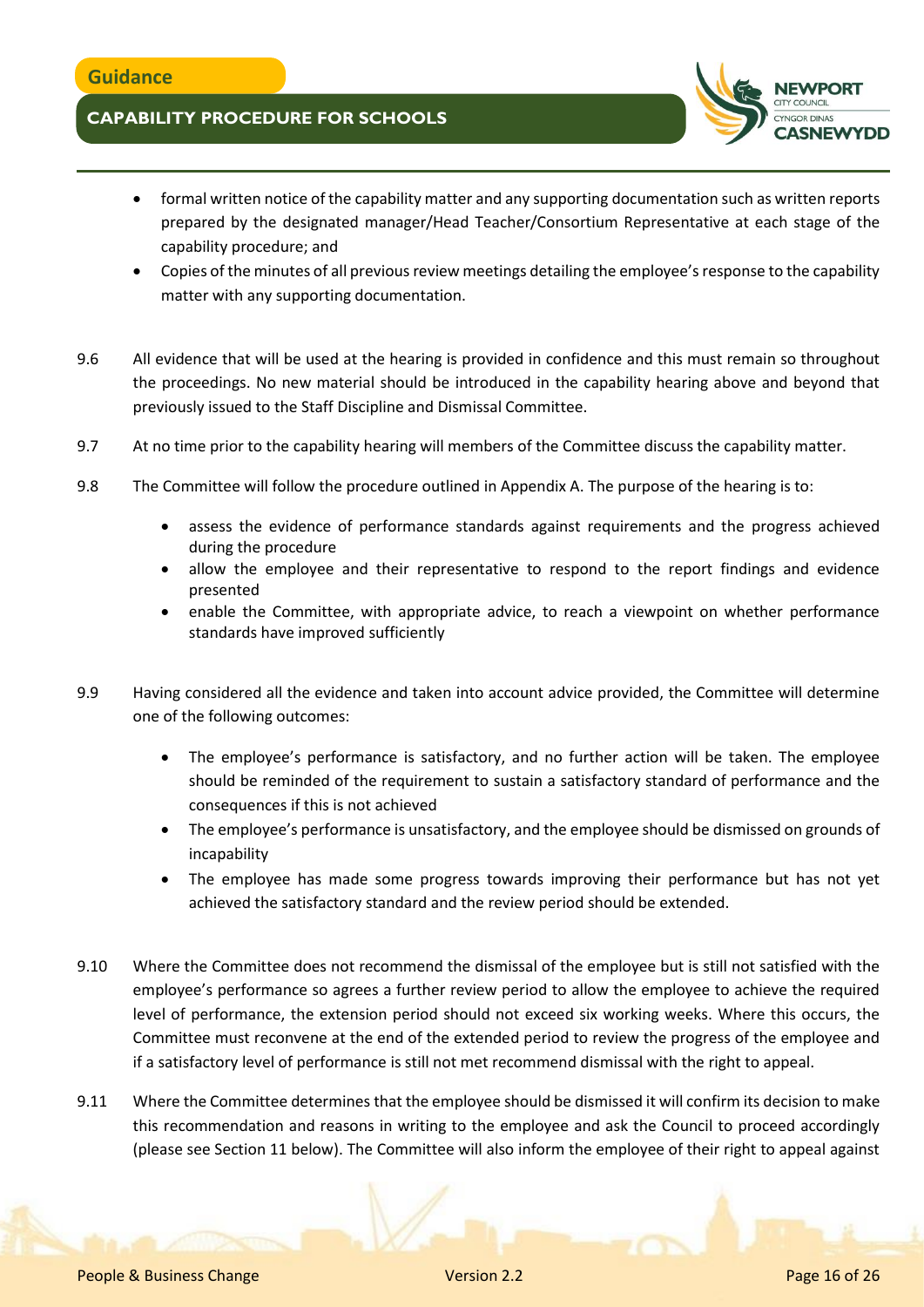

the decision to dismiss them. The employee will be entitled to statutory notice of dismissal in accordance with their conditions of service, the Staffing of Maintained Schools (Wales) Regulations 2006 and the Employment Rights Act 1996.

#### **10 APPEALS**

#### Appeals against a warning being issued

- 10.1 Where the employee appeals against a decision to issue a warning under the Capability Procedure the appeal will be heard by the Capability Appeals Committee of the Governing Body. The Appeals Committee will follow the procedure outlined in Appendix B.
- 10.2 The employee must notify the clerk to the Governing Body in writing that they intend to appeal, stating their grounds for appeal, within five working days of receiving written confirmation of the decision.
- 10.3 On receipt of the written request to appeal, the clerk to the Governing Body will arrange for the Capability Appeals Committee to hear the appeal.
- 10.4 Having considered all of the evidence presented, the Capability Appeals Committee will determine one of the following three outcomes:
	- confirm the original decision;
	- agree a further review period of no more than six working weeks to allow the employee to achieve a satisfactory level of performance. Where this occurs the Appeals Committee must reconvene at the end of the extended period to review the progress of the employee and if a satisfactory level of performance is still not met confirm the original decision; or
	- Issue a lower sanction

There will be no further right of appeal.

#### Appeals against dismissal

- 10.5 Where the employee appeals against the dismissal decision of the Staff Discipline and Dismissal Committee the appeal will be heard by the Staff Discipline and Dismissal Appeals Committee. The Appeals Committee will follow the procedure outlined in Appendix B.
- 10.6 Where an employee has been dismissed and given the right of appeal they must notify the clerk to the Governing Body in writing that they intend to appeal, stating their grounds for appeal, within five working days of receiving written confirmation of the decision.

People & Business Change Version 2.2 Page 17 of 26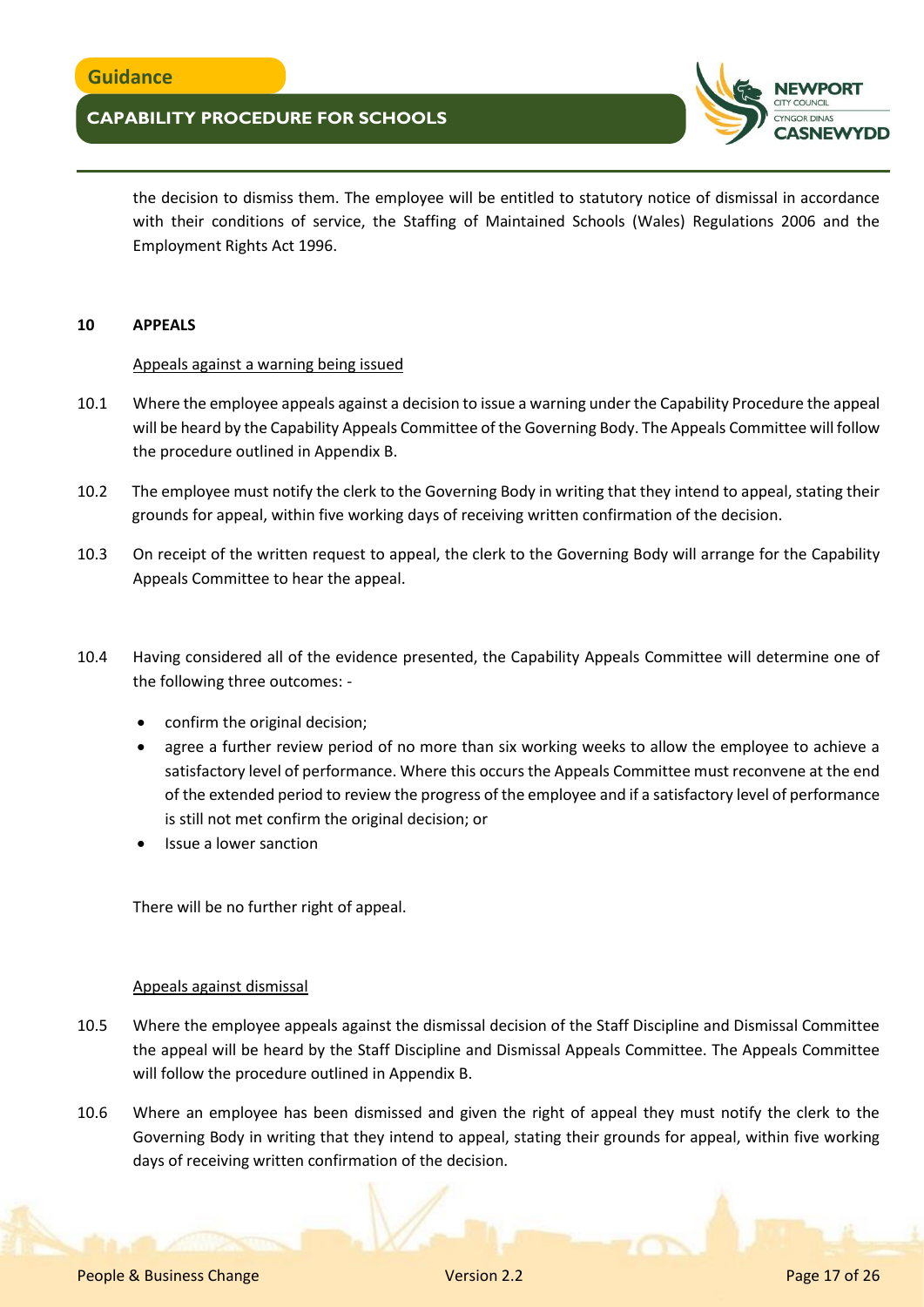

- 10.7 On receipt of the written request to appeal the decision of the Staff Discipline and Dismissal Committee, the clerk to the Governing Body will arrange for the Staff Discipline and Dismissal Appeals Committee to hear the capability appeal. The guidance given in paragraphs (9.4 to 9.7) will still apply.
- 10.8 Having considered all the evidence presented, the Staff Discipline and Dismissal Appeals Committee will determine one of the following three outcomes:
	- confirm the decision of the Staff Discipline and Dismissal Committee to dismiss the employee;
	- agree a further review period of no more than six working weeks to allow the employee to achieve a satisfactory level of performance. Where this occurs the Staff Discipline and Dismissal Appeals Committee must reconvene at the end of the extended period to review the progress of the employee and if a satisfactory level of performance is still not met, confirm the dismissal; or
	- recommend that the employee be redeployed should suitable alternative employment be available.

There will be no further right of appeal.

### **11 DISMISSAL OF AN EMPLOYEE**

- 11.1 Whilst the management of school staff is wholly delegated to the Governing Body of a community school the Council is still the employer. The Governing Body therefore, can only recommend to the Council that an employee be dismissed from the school following completion of the Capability Procedure i.e. after the Staff Discipline and Dismissal Committee hearing or if an appeal is lodged, after the appeal stage. It is for the Council to enact the dismissal.
- 11.2 Where the school is a voluntary aided school the Governing Body is the employer of the staff who work there. The Governing Body, therefore, can enact the decision to dismiss after the Staff Discipline and Dismissal Committee have so decided whilst still giving the member of staff the right to appeal against the decision.

#### **12 EMPLOYEE ABSENCE DURING THE PROCEDURE**

- 12.1 It is possible that an employee will become absent through ill health either before or during the Capability Procedure. Whilst it is reasonable for the Head Teacher or Governing Body to wait for the employee's recovery, the employee should immediately be referred to Occupational Health informing them that the Capability Procedure has been commenced with the employee concerned. The Occupational Health Adviser will then be able to give advice on whether the:
	- sickness absence is related to the employee's performance issues; and
	- Capability Procedure can continue (where the body of evidence is sufficiently strong enough and the employee is afforded the opportunity to present the case themselves or have it presented on their behalf).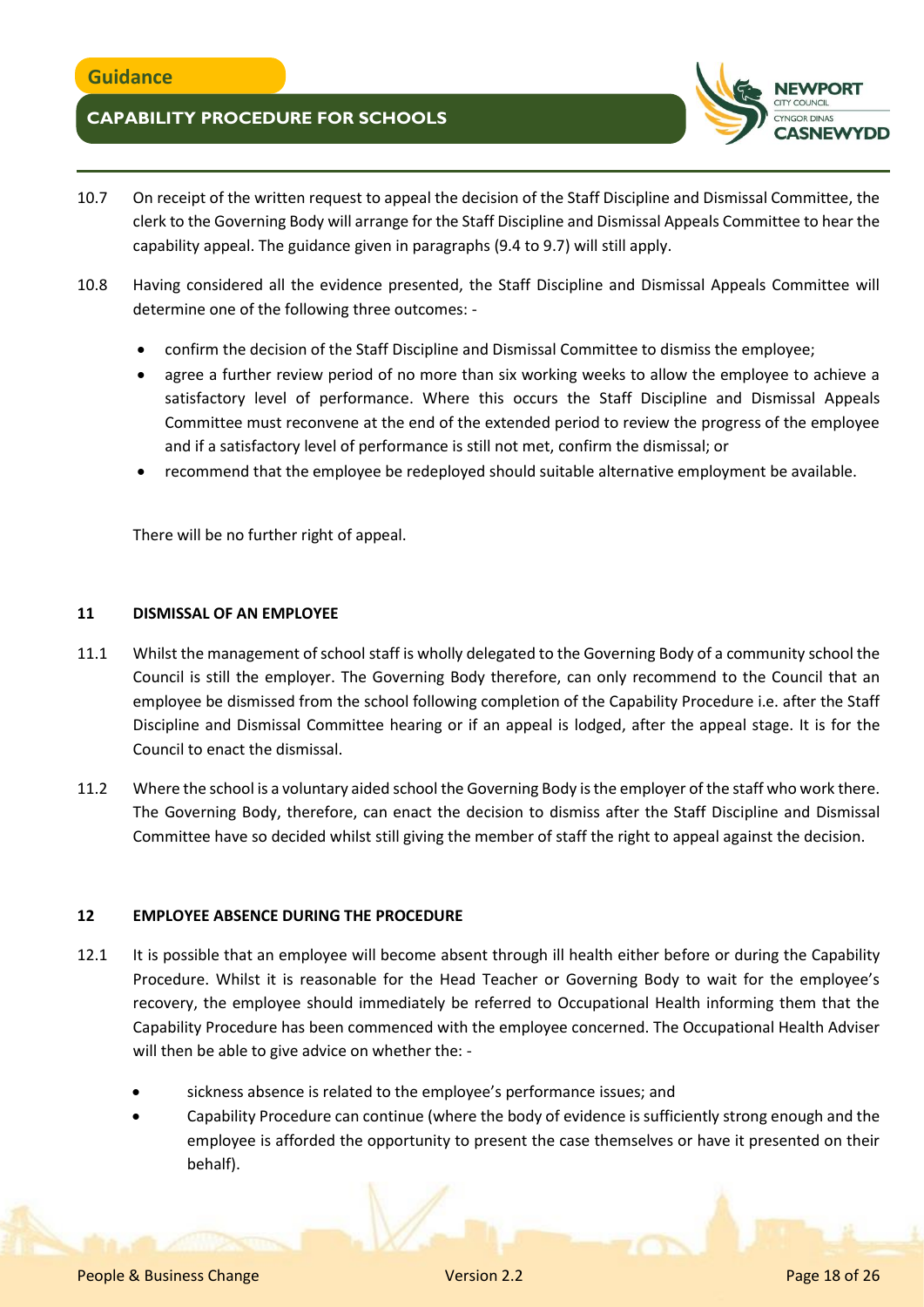

- 12.2 Whilst it is difficult to continue to assess the performance of an absent employee, if at any stage of the procedure the body of evidence is sufficiently strong enough to proceed and the employee is afforded the opportunity to offer an explanation or have it presented on their behalf, the Head Teacher, or Chair of Governors may decide to:
	- conclude the proceedings on the basis that the employee has achieved a satisfactory level of performance and that it is sustainable; or
	- continue the procedure to the next stage on the basis that the evidence shows that the employee has not consistently achieved a satisfactory level of performance. This decision should be made in consultation with Occupational Health who will be able to advise on whether the employee is well enough to present themselves or take part in the next assessment process. If the employee is not well enough the Head Teacher, or Chair of Governors, may decide to suspend the process until they are.
- 12.3 Where the evidence is sufficiently strong enough to proceed to Stage 4 of the procedure where a Capability Hearing is held and the employee is absent through ill health, every effort should be made to ensure that the employee can attend the hearing to present themselves. Employees have the right to request a postponement of the hearing, however, this should not unduly delay the hearing taking place and written representations or representatives attending in the employee's absence will be allowed instead. Where a postponement is being requested, medical evidence in support of this request should be submitted.
- 12.4 Throughout this procedure if it is the advice of Occupational Health that there is no likelihood of the employee returning to work in the foreseeable future then the Head Teacher, or Chair of Governors should consider dealing with the employee's sickness absence through the School's Sickness Management of Attendance Policy. The requirement to notify EWC under the appropriate regulations dealing with professional incompetence (as outlined in section 13 below) will be unaffected by this decision.

### **13 REPORTING PROFESSIONAL INCOMPETENCE TO THE EDUCATION WORKFORCE COUNCIL**

- 13.1 Employers are required to report cases of professional incompetence related to Registrants with the Education Workforce Council directly to the Education Workforce Council where the employer:
	- has ceased to use the services of a registrant on grounds relating to their professional incompetence; or
	- may have ceased to use the services of a registrant on that ground had they not ceased to provide these services.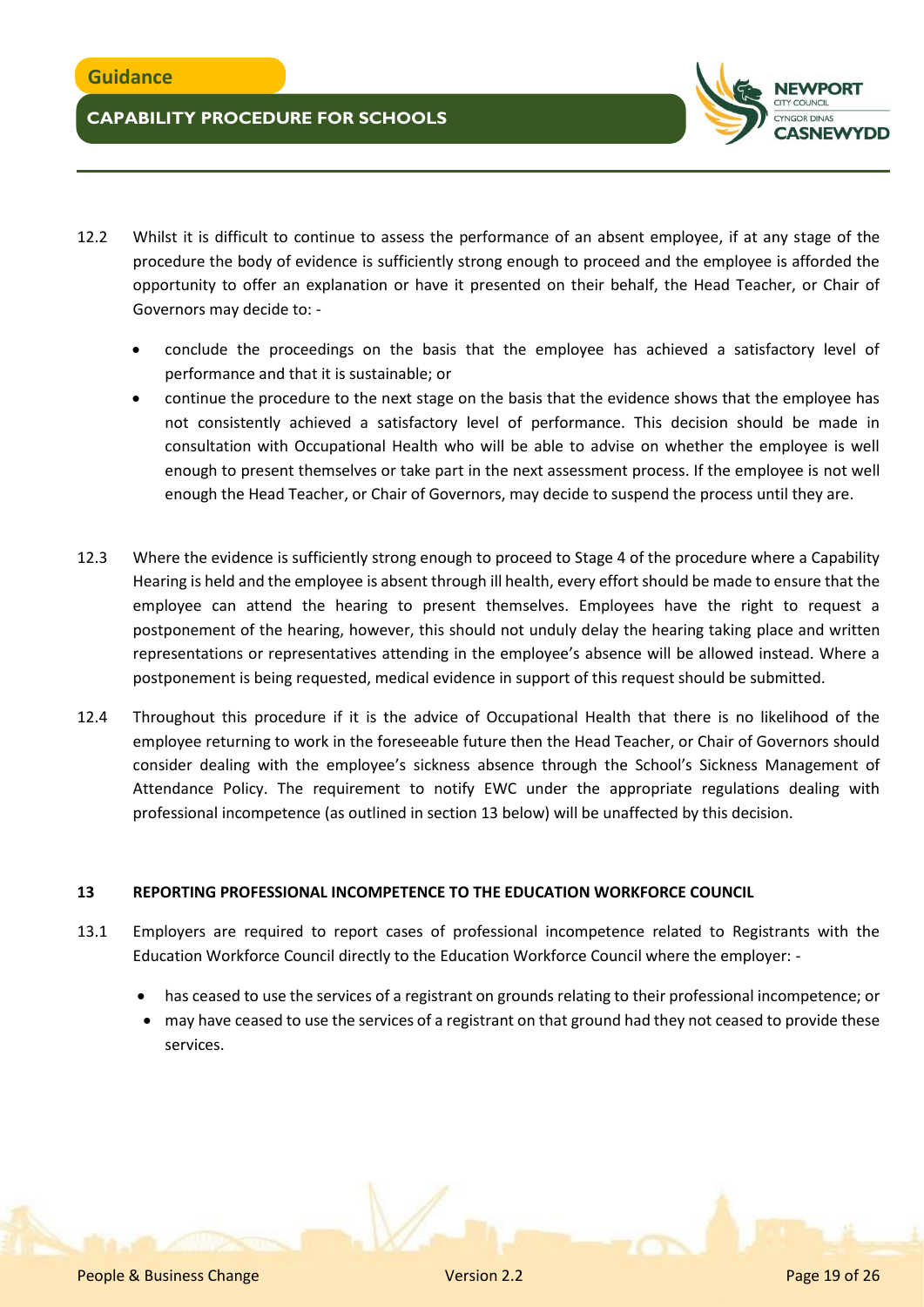## SUMMARY OF HEAD TEACHER CAPABILITY PROCEDURE



**NEWPORT** CITY COUNCIL CYNGOR DINAS

**CASNEWYDD**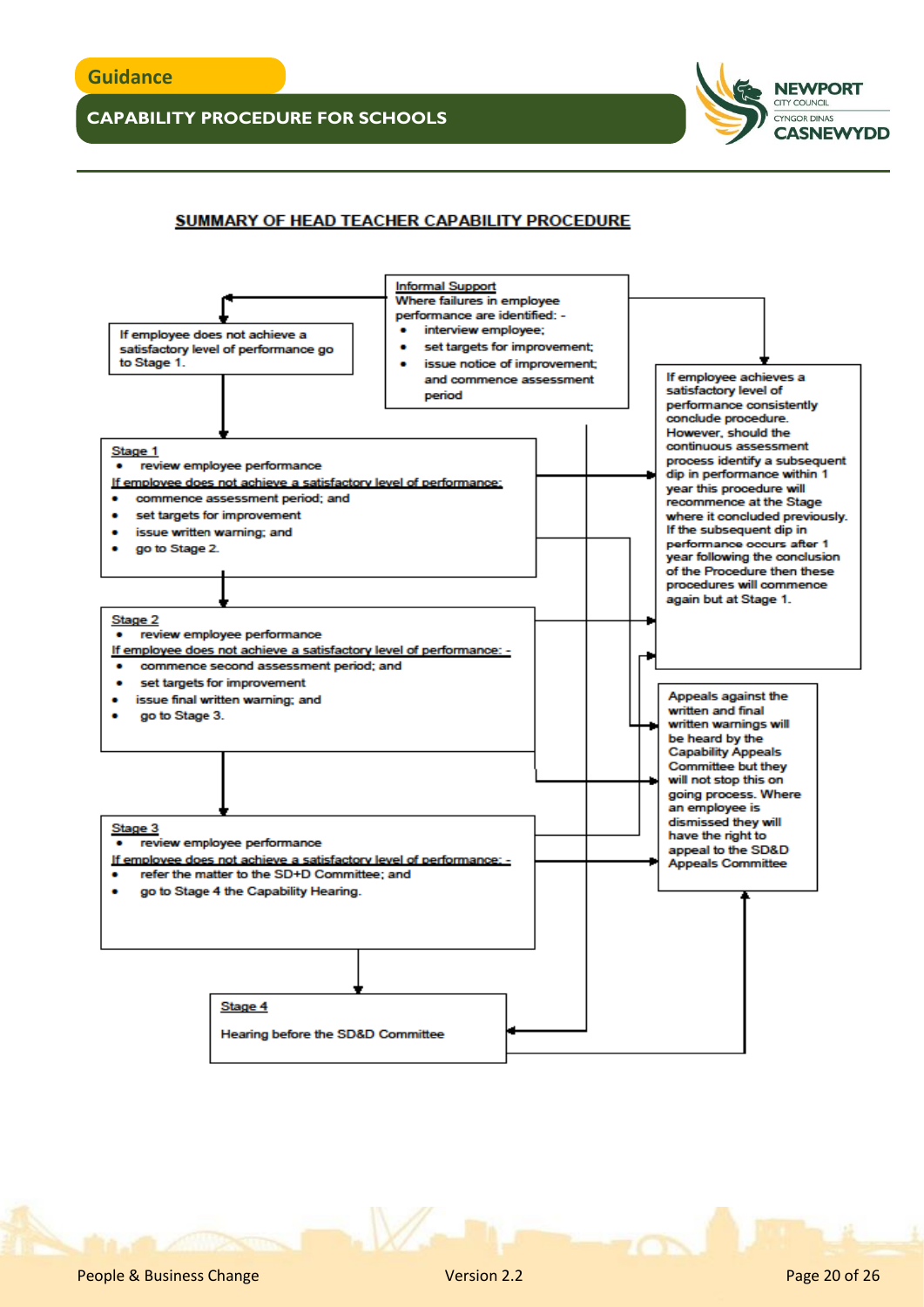

#### **SUMMARY OF CAPABILITY PROCEDURE** (STAFF OTHER THAN HEAD TEACHERS)

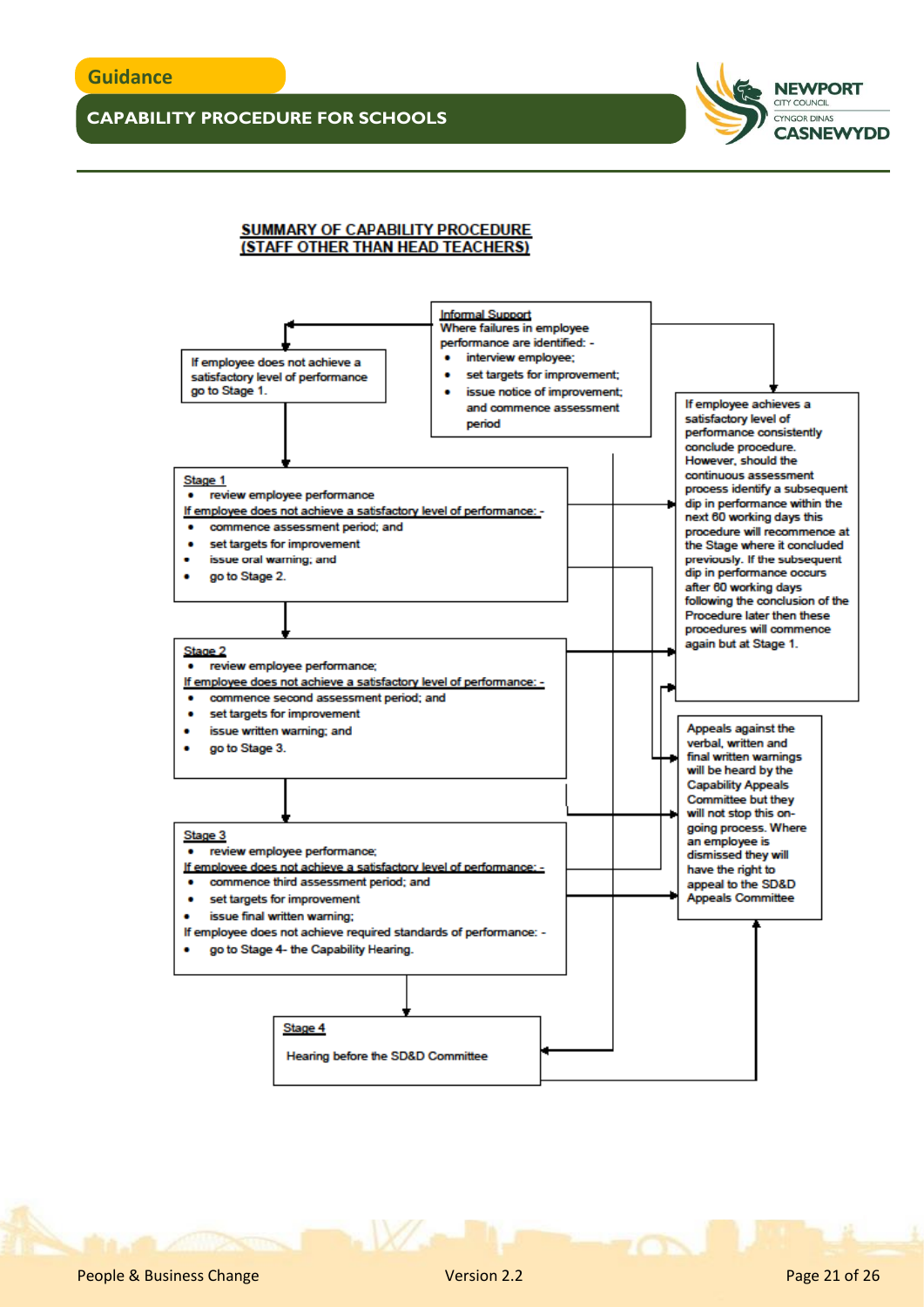

## **APPENDIX A**

## **Procedure for Stage 4 Staff Discipline and Dismissal Committee Hearing**

### **The chair of the SD&DC will**:

- Introduce those present and their role
- Explain the process to be followed and confirm that the hearing is being held in accordance with Stage 4 of the Capability Procedure
- Explain that the hearing is to consider the evidence relating to the employee's performance in relation to the performance targets set and the progress achieved during the procedure to enable the committee to determine whether or not the employee's performance has improved sufficiently
- Explain that adjournments may be requested at any stage of the hearing

### **Role of person advising SD&DC**:

 All parties should agree on whether the person(s) advising the SD&DC gives advice in private or in front of all parties and this should be fully recorded in writing by the clerk to the SD&DC.

### **Presentation of management case:**

- The headteacher (or chair of governors) presents their case and supporting evidence.
- The headteacher (or chair of governors) to call the designated manager/consortium representative to present their report and supporting evidence.
- The headteacher (or chair of governors) to have the opportunity to ask questions of the designated manager/consortium representative.
- The employee and/or their representative to have the opportunity to ask questions of the headteacher (or chair of governors) and the designated manager/consortium representative.
- The Committee to have the opportunity to ask questions of the headteacher (or chair of governors) and the designated manager/consortium representative.
- The headteacher (or chair of governors) to call any additional witnesses (if applicable)
- The headteacher (or chair of governors), employee and/or their representative and The Committee to have the opportunity to ask questions of any additional witnesses.

### **Employee (or trade union representative) presentation:**

- The employee (or their representative) presents their case, supporting evidence and any mitigating circumstances.
- The headteacher (or chair of governors) to have the opportunity to ask questions of the employee.
- The Committee to have the opportunity to ask questions of the employee.
- The employee (or their representative) to call any witnesses (if applicable)
- The employee (or their representative) to have the opportunity to ask questions of their witnesses (if applicable)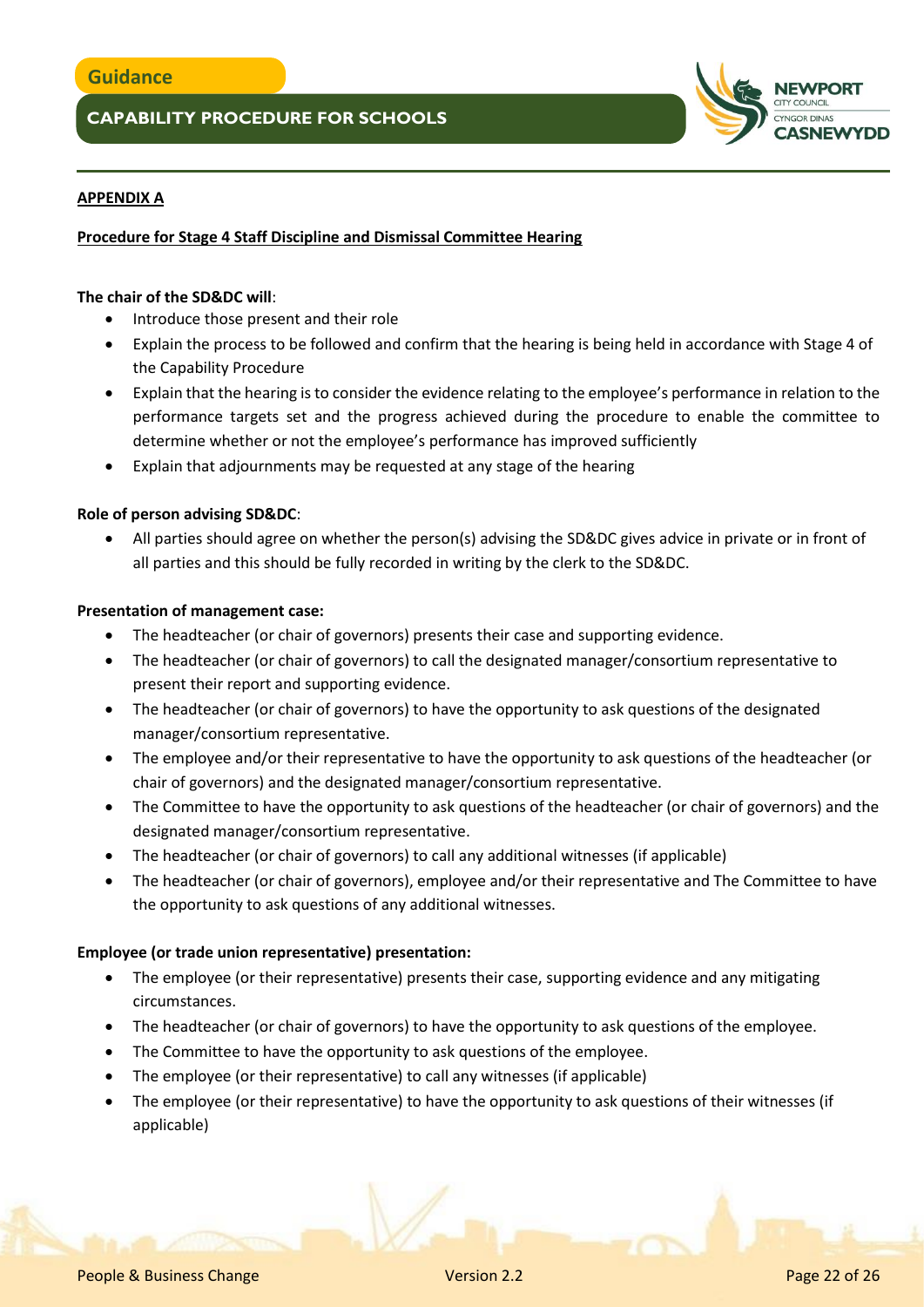- **ASNEWYDD**
- The headteacher (or chair of governors) and the Committee to have the opportunity to ask questions of the employee's witnesses (if applicable)

## **Conclusion:**

- An opportunity to summarise will be given to both parties.
- The person(s) advising the Committee to do so as required above either in private or in open forum.
- The headteacher (or chair of governors), the member of staff and/or their representative and (where applicable) the person advising the Committee to withdraw

## **SD&DC Decision:**

 The SD&DC, with the Clerk to the Governors and person advising the Committee (where agreed) to deliberate in private.

In making their decision the committee should consider the following:

- Have the performance targets been met?
- Has the employee been made aware of the performance concerns and of the performance expectations?
- Has the employee been given the appropriate support and time to improve their performance and meet the performance targets?
- What evidence is available to support the employee's performance improvement/lack of improvement?
- Is the mitigation put forward by the employee justified?

The SD&DC will call both parties back to inform them of the decision and, where applicable, the employee's right of appeal.

Written confirmation to be sent to employee of the decision and right to appeal following the conclusion of the hearing.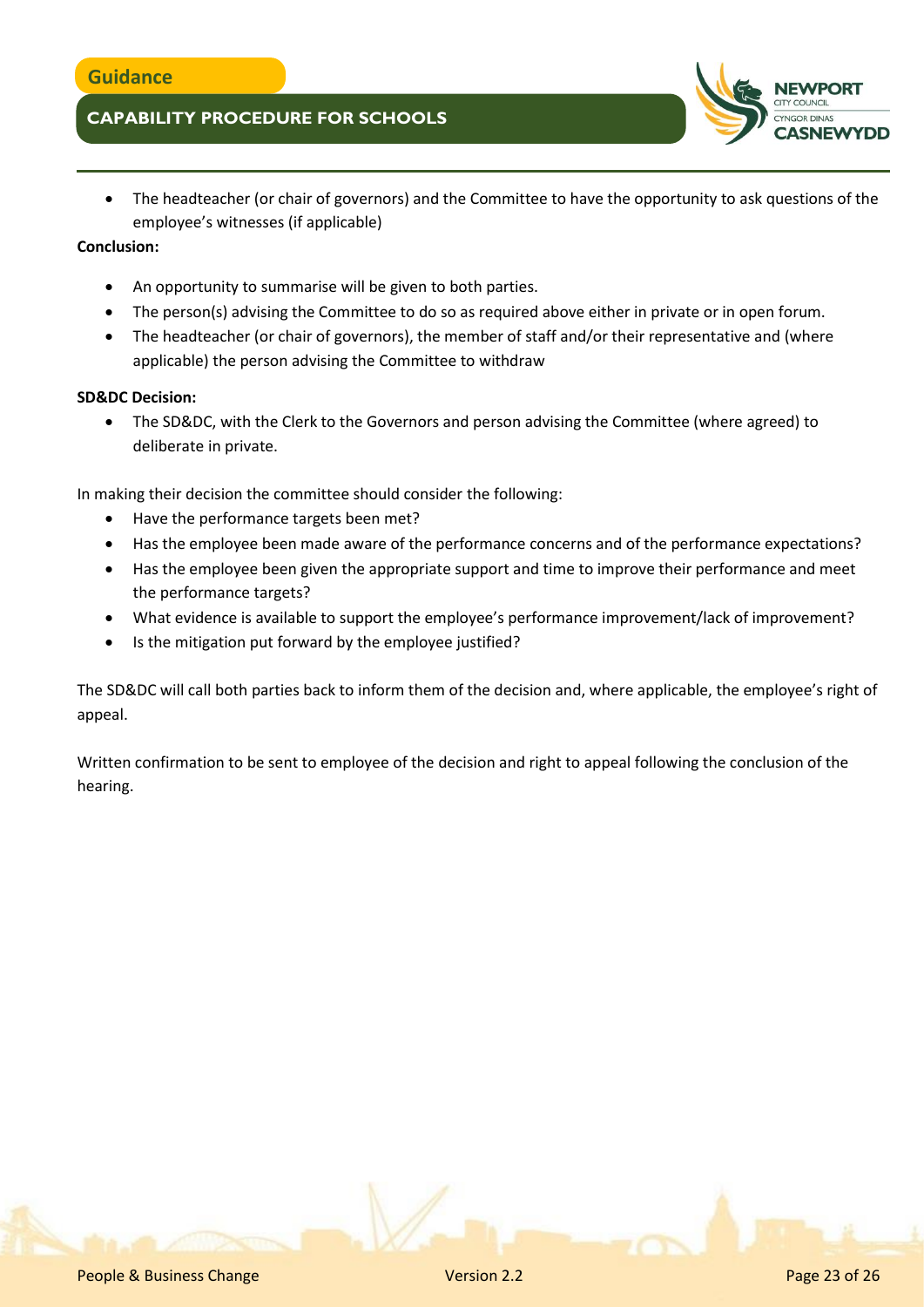

### **APPENDIX B**

## **Procedure for Staff Discipline and Dismissal Appeals Committee Hearing**

### **The chair of the SD&D Appeals Committee will**:

- Introduce those present and their role
- Explain the process to be followed and confirm that the hearing is being held in accordance with the Capability Procedure
- Explain that the hearing is to consider the employee's appeal against the decision of the SD&D Committee
- Explain that it will be a re-hearing of the case and will consider the employee's performance in relation to the performance targets set and the progress achieved
- Explain that adjournments may be requested at any stage of the hearing

### **Role of person advising SD&DC**:

 All parties should agree on whether the person(s) advising the SD&D Appeals Committee gives advice in private or in front of all parties and this should be fully recorded in writing by the clerk to the SD&D Appeals Committee.

### **Presentation of management case:**

- The headteacher (or chair of governors) presents their case and supporting evidence.
- The headteacher (or chair of governors) to call the designated manager/consortium representative to present their report and supporting evidence.
- The headteacher (or chair of governors) to have the opportunity to ask questions of the designated manager/consortium representative.
- The employee and/or their representative to have the opportunity to ask questions of the headteacher (or chair of governors) and the designated manager/consortium representative.
- The Committee to have the opportunity to ask questions of the headteacher (or chair of governors) and the designated manager/consortium representative.
- The headteacher (or chair of governors) to call any additional witnesses (if applicable)
- The headteacher (or chair of governors), employee and/or their representative and The Committee to have the opportunity to ask questions of any additional witnesses.

### **Employee (or trade union representative) presentation:**

- The employee (or their representative) presents their grounds for appeal, supporting evidence and any mitigating circumstances.
- The headteacher (or chair of governors) to have the opportunity to ask questions of the employee.
- The Committee to have the opportunity to ask questions of the employee.
- The employee (or their representative) to call any witnesses (if applicable)
- The employee (or their representative) to have the opportunity to ask questions of their witnesses (if applicable)

People & Business Change Version 2.2 Page 24 of 26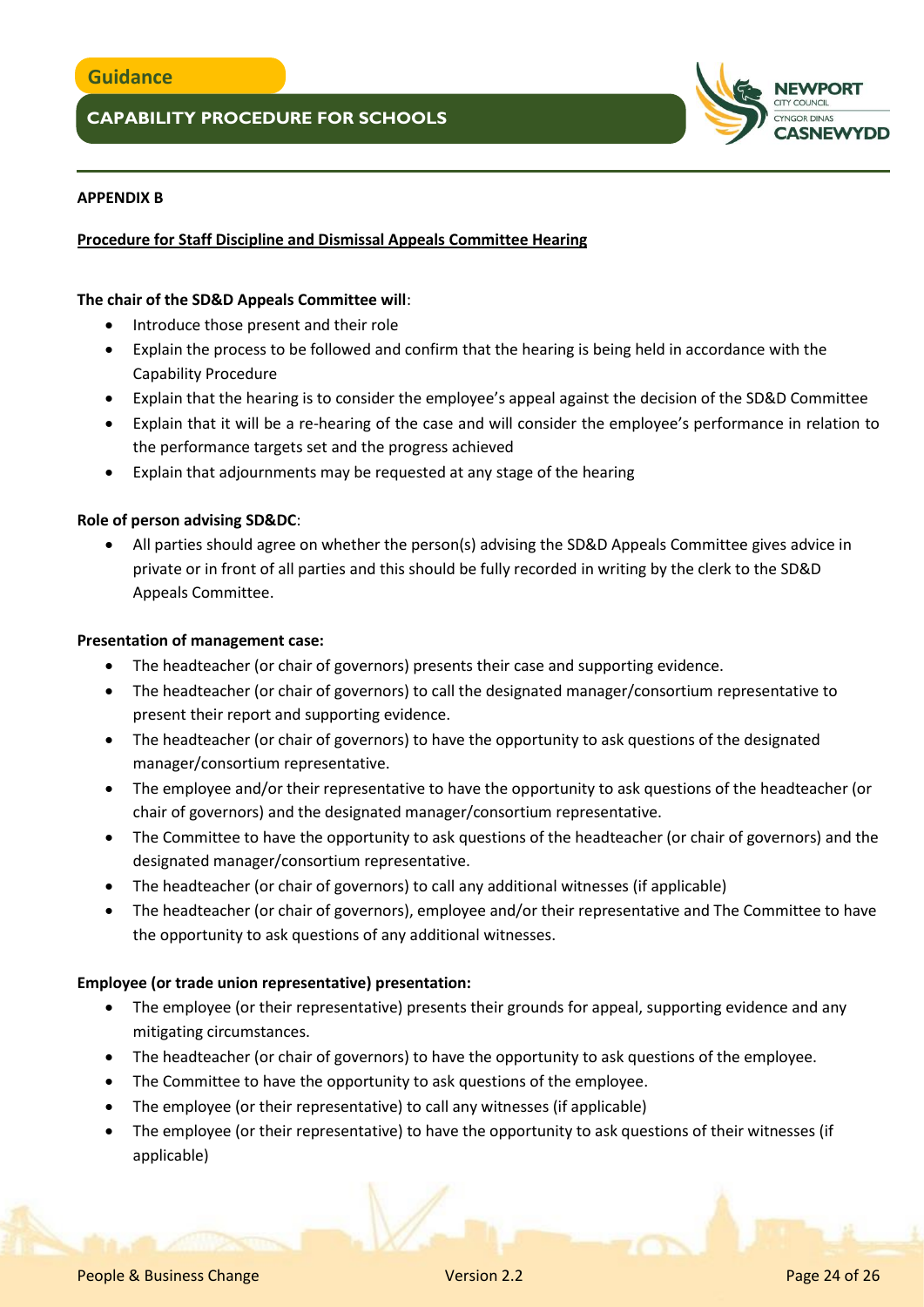

 The headteacher (or chair of governors) and the Committee to have the opportunity to ask questions of the employee's witnesses (if applicable)

### **Conclusion:**

- An opportunity to summarise will be given to both parties.
- The person(s) advising the Committee to do so as required above either in private or in open forum.
- The headteacher (or chair of governors), the member of staff and/or their representative and (where applicable) the person advising the Committee to withdraw

### **SD&DC Decision:**

• The SD&D Appeals Committee, with the Clerk to the Governors and person advising the Committee (where agreed) to deliberate in private.

In making their decision the committee should consider the following:

- Have the performance targets been met?
- Has the employee been made aware of the performance concerns and of the performance expectations?
- Has the employee been given the appropriate support and time to improve their performance and meet the performance targets?
- What evidence is available to support the employee's performance improvement/lack of improvement?
- Is the mitigation put forward by the employee justified?
- Having considered the evidence presented and the grounds of the employee's appeal, was the original decision of the SD&DC appropriate?

The SD&D Appeals Committee will call both parties back to inform them of the decision and, confirm that there is no further right to appeal under the Capability Procedure

Written confirmation to be sent to employee of the decision.